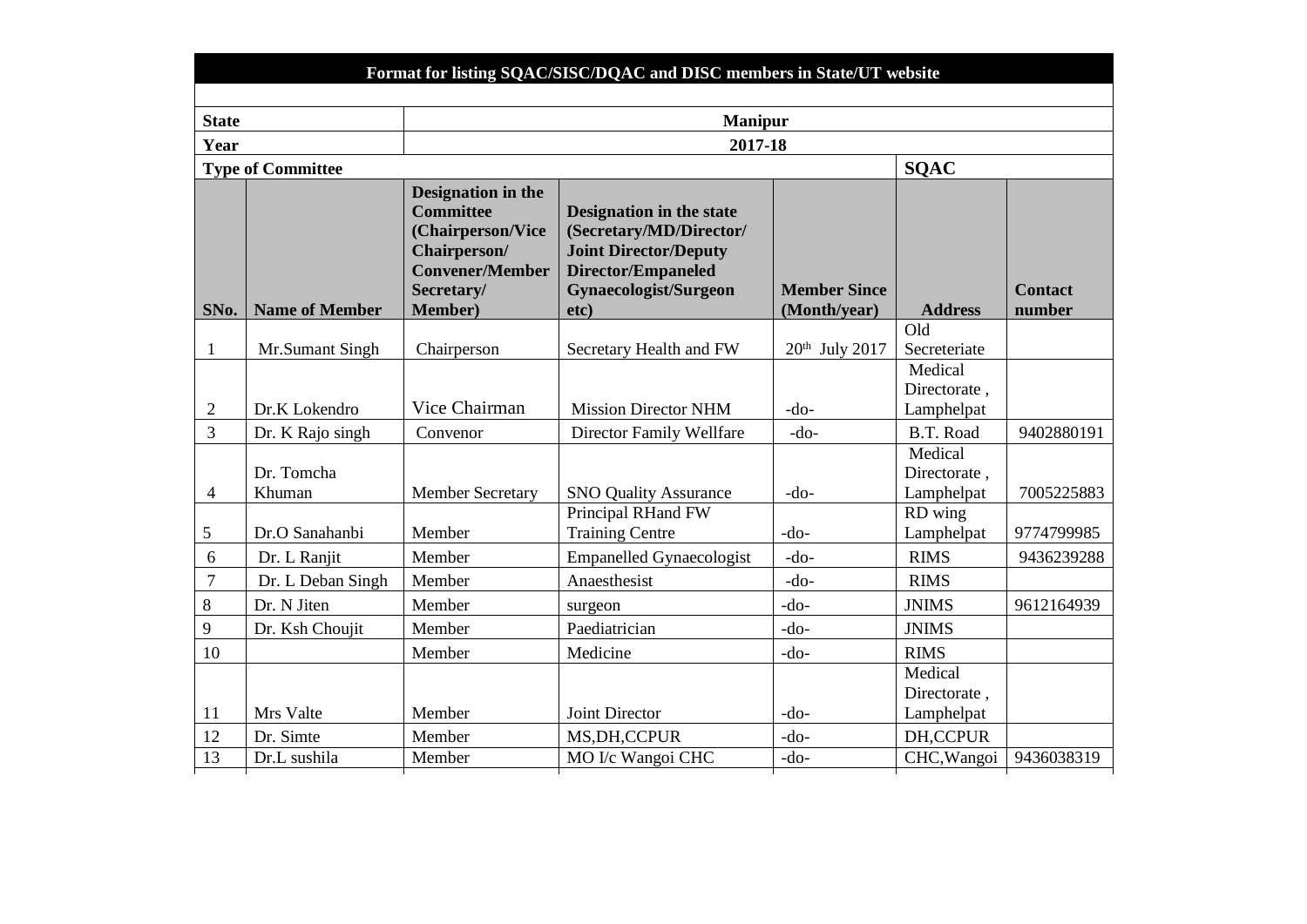|                | Format for listing SQAC/SISC/DQAC and DISC members in State/UT website |                                                                                                                                               |                                                                                                                                                |                                     |                                       |                          |  |  |
|----------------|------------------------------------------------------------------------|-----------------------------------------------------------------------------------------------------------------------------------------------|------------------------------------------------------------------------------------------------------------------------------------------------|-------------------------------------|---------------------------------------|--------------------------|--|--|
|                |                                                                        |                                                                                                                                               |                                                                                                                                                |                                     |                                       |                          |  |  |
| <b>State</b>   |                                                                        |                                                                                                                                               | <b>Manipur</b>                                                                                                                                 |                                     |                                       |                          |  |  |
| Year           |                                                                        |                                                                                                                                               | 2017-18                                                                                                                                        |                                     |                                       |                          |  |  |
|                | <b>Type of Committee</b>                                               |                                                                                                                                               | <b>SISC</b>                                                                                                                                    |                                     |                                       |                          |  |  |
| SNo.           | <b>Name of</b><br><b>Member</b>                                        | <b>Designation in the</b><br><b>Committee</b><br>(Chairperson/Vice<br>Chairperson/<br><b>Convener/Member</b><br>Secretary/<br><b>Member</b> ) | Designation in the state<br>(Secretary/MD/Director/<br><b>Joint Director/Deputy</b><br>Director/Empaneled<br><b>Gynaecologist/Surgeon etc)</b> | <b>Member Since</b><br>(Month/year) | <b>Address</b>                        | <b>Contact</b><br>number |  |  |
|                | Dr.K Lokendro                                                          | Vice Chairman                                                                                                                                 | <b>Mission Director NHM</b>                                                                                                                    | $20th$ July 2017                    | Medical<br>Directorate,<br>Lamphelpat |                          |  |  |
| $\overline{2}$ | Dr. K Rajo singh                                                       | Convenor                                                                                                                                      | Director Family Wellfare                                                                                                                       | $-do-$                              | B.T. Road                             | 9402880191               |  |  |
| 3              | Dr. Tomcha<br>Khuman                                                   | <b>Member Secretary</b>                                                                                                                       | <b>SNO Quality Assurance</b>                                                                                                                   | $-do-$                              | Medical<br>Directorate,<br>Lamphelpat | 7005225883               |  |  |
| 4              | Dr. L Ranjit                                                           | Member                                                                                                                                        | <b>Empanelled Gynaecologist</b>                                                                                                                | $-do-$                              | <b>RIMS</b>                           | 9436239288               |  |  |
| 5              | Dr. N Jiten                                                            | Member                                                                                                                                        | surgeon                                                                                                                                        | $-do-$                              | <b>JNIMS</b>                          | 9612164939               |  |  |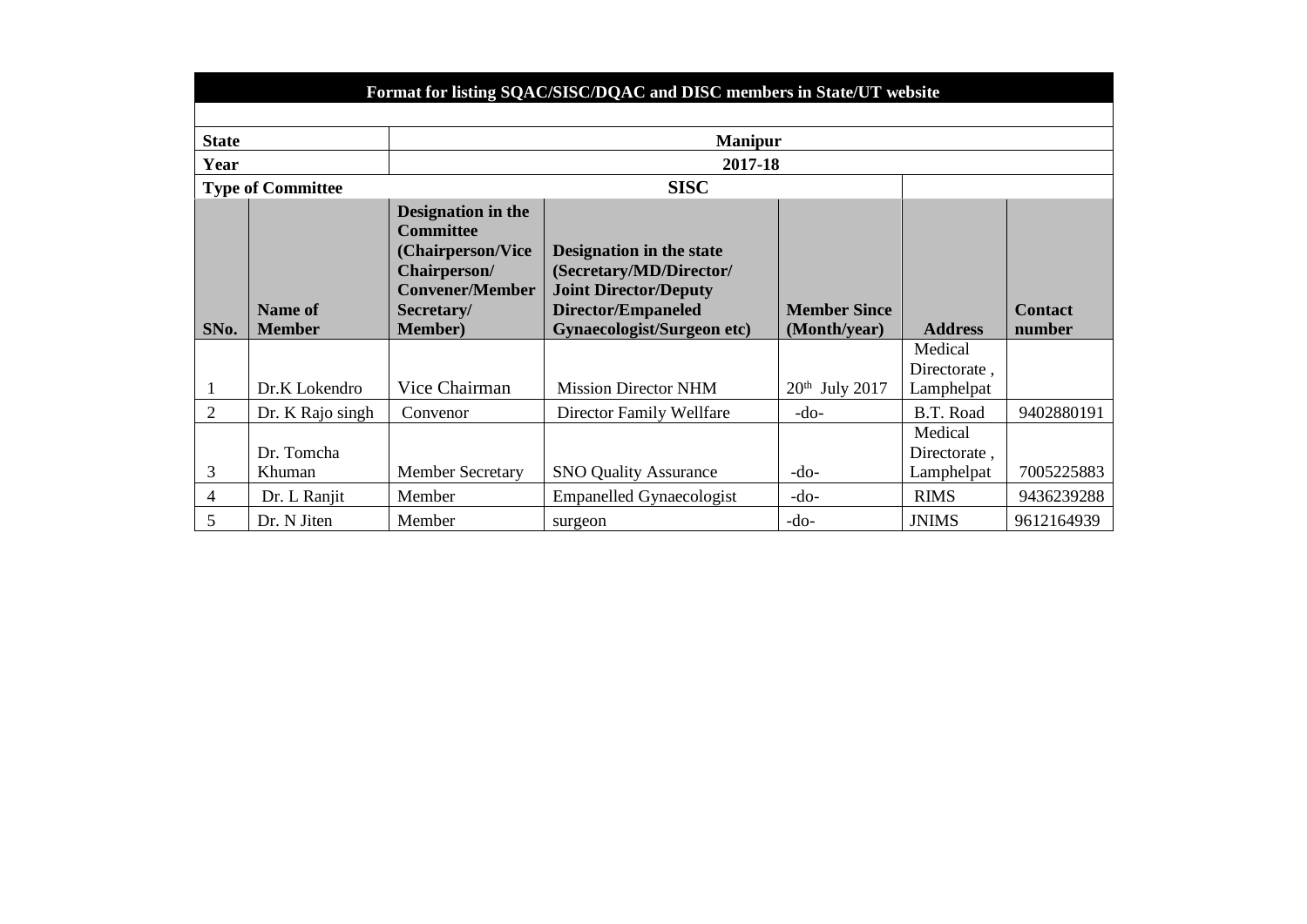|                 |                               |                                                                                                       | Format for listing SQAC/SISC/DQAC and DISC members in State/UT website                                                                    |                               |                                 |                |
|-----------------|-------------------------------|-------------------------------------------------------------------------------------------------------|-------------------------------------------------------------------------------------------------------------------------------------------|-------------------------------|---------------------------------|----------------|
| <b>District</b> |                               | <b>Bishnupur</b>                                                                                      |                                                                                                                                           |                               |                                 |                |
| Year            |                               | 2017-18                                                                                               |                                                                                                                                           |                               |                                 |                |
|                 | <b>Type of Committee</b>      | <b>DQAC</b>                                                                                           |                                                                                                                                           |                               |                                 |                |
|                 |                               | Designation in the<br><b>Committee</b><br>(Chairperson/Vice<br>Chairperson/<br><b>Convener/Member</b> | <b>Designation in the state</b><br>(Secretary/MD/Director/<br><b>Joint Director/Deputy</b><br>Director/Empaneled<br>Gynaecologist/Surgeon | <b>Member</b><br><b>Since</b> |                                 | <b>Contact</b> |
| SNo.            | <b>Name of Member</b>         | <b>Secretary/Member)</b>                                                                              | etc)                                                                                                                                      | (Month/year)                  | <b>Address</b>                  | number         |
| 1               | Bobby Waikhom                 | Chairman                                                                                              | Districy Magistrate /DC                                                                                                                   | 5 <sup>th</sup> Aug 2017      | DC office BPR                   | 9862574288     |
| $\overline{2}$  | Dr. H. Babychand Devi         | Convenor                                                                                              | <b>CMO/DMD</b>                                                                                                                            | $-do-$                        | <b>CMO</b> Office<br><b>BPR</b> | 9612811626     |
| 3               | Dr. Shyam kumar<br>Pukhrambam | <b>Member Secretary</b>                                                                               | District Family welfare<br>Officer                                                                                                        | $-do-$                        | <b>CMO</b> Office<br><b>BPR</b> | 9862919536     |
| $\overline{4}$  | W. Wangoleima Devi            | Member                                                                                                | Gynaecologist, DH                                                                                                                         | $-do-$                        | DH, BPR                         | 9862919536     |
| 5               | Dr.H. Samananda               | Member                                                                                                | Surgeon, DH                                                                                                                               | -do-                          | DH, BPR                         | 8729919435     |
| 6               | N. Suranjoy Singh             | Member                                                                                                | PRDA ,NGO                                                                                                                                 | $-do-$                        | DH, BPR                         | 9856084235     |
| $\tau$          | A Nilachandra Singh           | Member                                                                                                | Public Prosecutor cum<br>Govt. advocate                                                                                                   | $-do-$                        |                                 |                |
| 8               | O. Pushpa Devi                | Member                                                                                                | <b>DPM</b>                                                                                                                                | $-do-$                        | <b>CMO</b> Office<br><b>BPR</b> | 9436022335     |
| 9               | Dr. L. Raichandra             | Member                                                                                                | District AIDs Officer                                                                                                                     | $-do-$                        | <b>CMO</b> Office<br><b>BPR</b> | 9856839874     |

9856839874

CMO Office

CMO Office

CMO Office

BPR 8974643420

BPR 9856338076

BPR 9856135224

9 Dr. L. Raichandra Member District AIDs Officer -do-

10 Th . Nabakeshwor | Member | District Malaria Officer | -do-

11 Dr. L Kuber singh Member District TB Officer do-

12 Dr. L. Ibomcha Singh Member | District Leprosy Officer | -do-

13 Dr. Radhapiyari Devi Member | District Paediatrician | -do-

14 Dr. Tilekeshwori Devi Member District Anaesthesia -do- DH, BPR

15 Sister Pramo Devi Member Nursing District hospital -do- DH, BPR 9612964401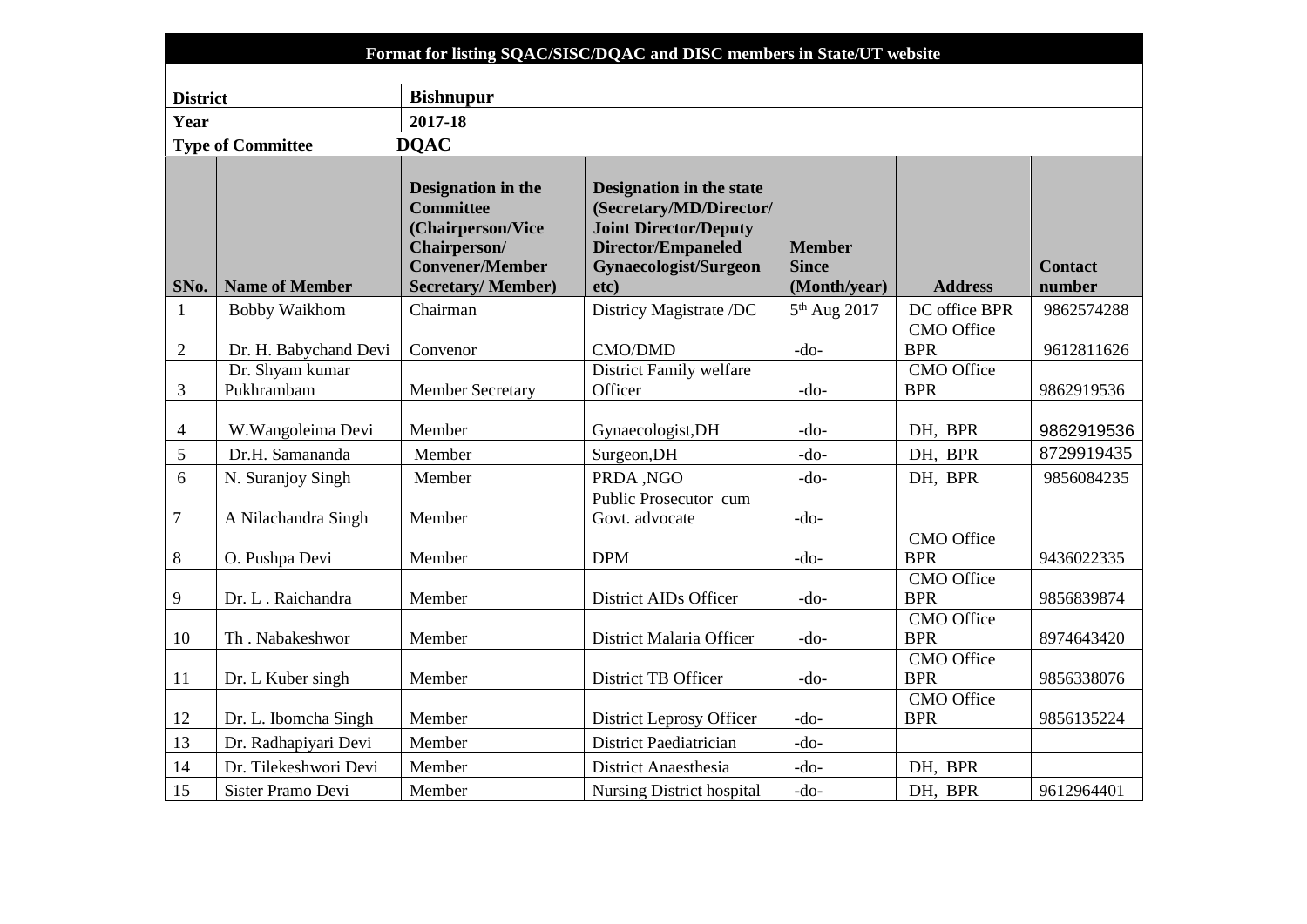|                 | Format for listing SQAC/SISC/DQAC and DISC members in State/UT website |                                                                                                                                        |                                                                                                                                                |                                     |                          |                          |  |  |
|-----------------|------------------------------------------------------------------------|----------------------------------------------------------------------------------------------------------------------------------------|------------------------------------------------------------------------------------------------------------------------------------------------|-------------------------------------|--------------------------|--------------------------|--|--|
|                 |                                                                        |                                                                                                                                        |                                                                                                                                                |                                     |                          |                          |  |  |
| <b>District</b> |                                                                        | <b>Bishnupur</b>                                                                                                                       |                                                                                                                                                |                                     |                          |                          |  |  |
| Year            |                                                                        | 2017-18                                                                                                                                |                                                                                                                                                |                                     |                          |                          |  |  |
|                 | <b>Type of Committee</b>                                               | <b>DISC</b>                                                                                                                            |                                                                                                                                                |                                     |                          |                          |  |  |
| SNo.            | <b>Name of</b><br><b>Member</b>                                        | Designation in the<br><b>Committee</b><br>(Chairperson/Vice<br>Chairperson/<br><b>Convener/Member</b><br>Secretary/<br><b>Member</b> ) | Designation in the state<br>(Secretary/MD/Director/<br><b>Joint Director/Deputy</b><br>Director/Empaneled<br><b>Gynaecologist/Surgeon etc)</b> | <b>Member Since</b><br>(Month/year) | <b>Address</b>           | <b>Contact</b><br>number |  |  |
|                 | <b>Bobby</b>                                                           |                                                                                                                                        |                                                                                                                                                |                                     | DC office                |                          |  |  |
|                 | Waikhom                                                                | Chairperson                                                                                                                            | D. C. /Chairman, DHS                                                                                                                           | 5 <sup>th</sup> Aug 2017            | <b>BPR</b>               | 9862574288               |  |  |
| $\overline{2}$  | Dr. H.<br><b>Babychand Devi</b>                                        | Convenor                                                                                                                               | <b>CMO</b>                                                                                                                                     | $-do-$                              | <b>CMO</b><br>Office BPR | 9612811626               |  |  |
| 3               | Dr. Shyam<br>kumar<br>Pukhrambam                                       | <b>Member</b><br>Secretary                                                                                                             | <b>DFWO</b>                                                                                                                                    | $-do-$                              | CMO<br><b>Office BPR</b> | 9862919536               |  |  |
| 4               | W.Wangoleima<br>Devi                                                   | Member                                                                                                                                 | Gynaecologist                                                                                                                                  | $-do-$                              | DH, BPR                  | 9862919536               |  |  |
| 5               | Dr.H.<br>Samananda<br>Singh                                            | Member                                                                                                                                 | Surgeon                                                                                                                                        | $-do-$                              | DH, BPR                  | 8729919435               |  |  |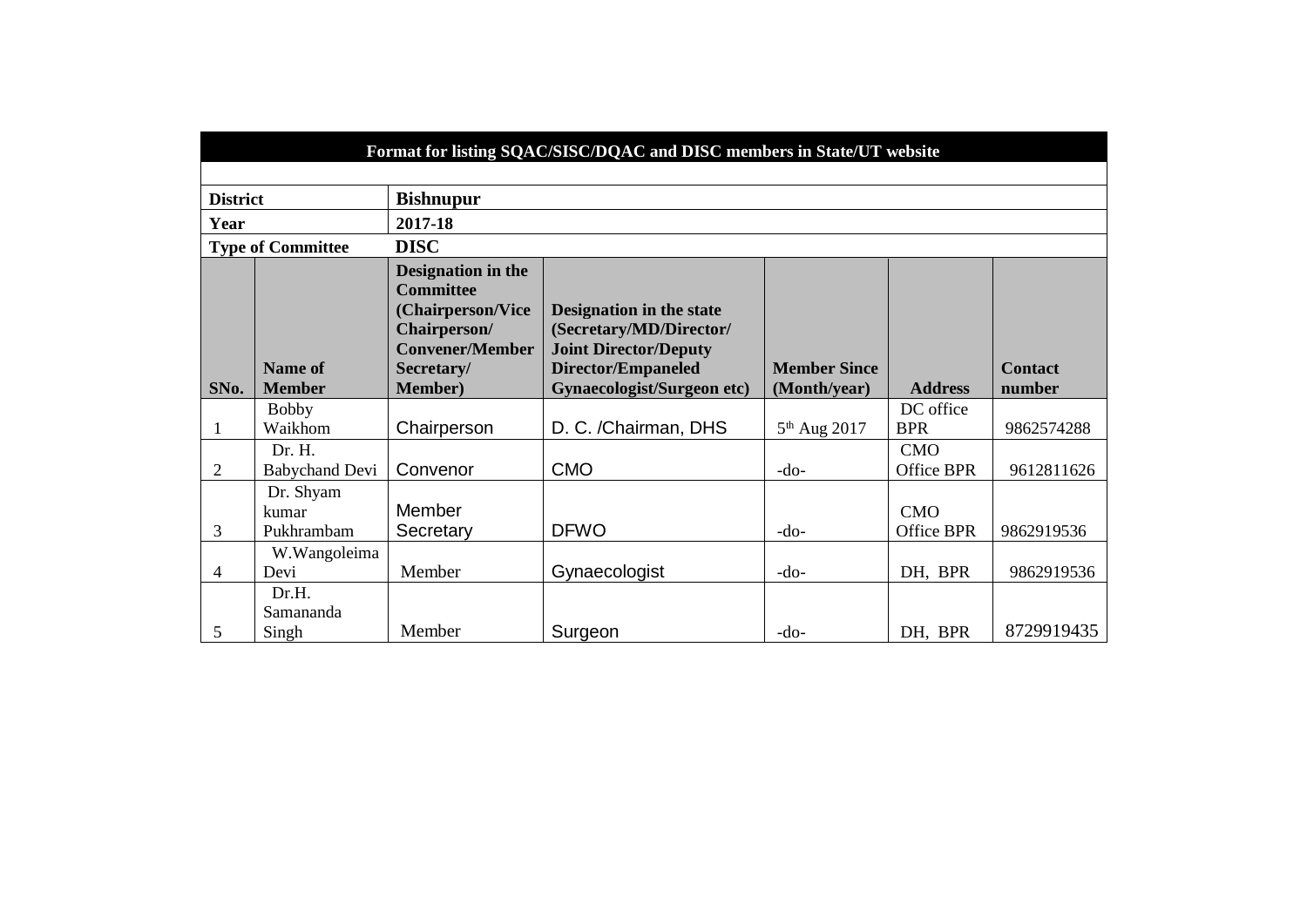|                 |                          |                                                                                                                                   | Format for listing SQAC/SISC/DQAC and DISC members in State/UT website                                                                         |                                     |                                         |                          |
|-----------------|--------------------------|-----------------------------------------------------------------------------------------------------------------------------------|------------------------------------------------------------------------------------------------------------------------------------------------|-------------------------------------|-----------------------------------------|--------------------------|
| <b>District</b> |                          | <b>Chandel</b>                                                                                                                    |                                                                                                                                                |                                     |                                         |                          |
| Year            |                          |                                                                                                                                   | 2017-18                                                                                                                                        |                                     |                                         |                          |
|                 | <b>Type of Committee</b> |                                                                                                                                   | <b>DQAC</b>                                                                                                                                    |                                     |                                         |                          |
| SNo.            | <b>Name of Member</b>    | Designation in the<br><b>Committee</b><br>(Chairperson/Vice<br>Chairperson/<br><b>Convener/Member</b><br><b>Secretary/Member)</b> | Designation in the state<br>(Secretary/MD/Director/ Joint<br><b>Director/Deputy</b><br>Director/Empaneled<br><b>Gynaecologist/Surgeon etc)</b> | <b>Member Since</b><br>(Month/year) | <b>Address</b>                          | <b>Contact</b><br>number |
| -1              | Krishna Kumar            | Chairperson                                                                                                                       | <b>Deputy Commissioner</b>                                                                                                                     | 14 <sup>th</sup> July<br>.2017      | DC Office -Chandel                      | 8415960601               |
| $\overline{c}$  | Dr. Romy Ngouru          | Convenor                                                                                                                          | <b>CMO</b>                                                                                                                                     | March, 2015                         | Liwa Changning, Chandel - 795135        | 9402462789               |
| 3               | Dr. Lakshmi<br>Thumlip   | <b>Member Secretary</b>                                                                                                           | <b>DIO</b>                                                                                                                                     | March 2016                          | Keishamthong Bazar, IW                  | 9436894300               |
| $\overline{4}$  | Dr. Lalthari             | Member                                                                                                                            | Medical Superintendent, DH                                                                                                                     | 14th July, 2017                     | New Checkon, Imphal East                | 9862923835               |
| $\sqrt{5}$      | Dr. Suchitra<br>Thangjam | Member                                                                                                                            | Gynaecologist, DH                                                                                                                              | November,<br>2014                   | Sangaiprou Mamang Leikai, IE            | 8416002673               |
| 6               | Dr. Dorendro             | Member                                                                                                                            | Surgeon, DH                                                                                                                                    | November,<br>2014                   | DH,Chandel                              | 9615939672               |
| $\tau$          | Dr. Rojenkumar           | Member                                                                                                                            | Anaesthetist, DH                                                                                                                               | August, 2016                        | Thoubal Haokha Soraren - 795138         | 9612164774               |
| 8               | Dr. Chitrapriya          | Member                                                                                                                            | Paediatrician, DH                                                                                                                              |                                     |                                         |                          |
| 9               | Dr. Adeenpa Chara        | Member                                                                                                                            | MO i/c, CHC Chakpikarong                                                                                                                       | August, 2016                        | Komlathabi, CDL                         | 9612628506               |
| 10              | Dr. Vikramjit            | Member                                                                                                                            | MO i/c, SDH Moreh                                                                                                                              | November,<br>2014                   | Lalambung Makhong Takhellambam<br>Leika | 9774265911               |
| <sup>11</sup>   | Ts. Khingam              | Member                                                                                                                            | Matron, DH                                                                                                                                     | November,<br>2014                   | Chakpikarong Village                    | 8974901659               |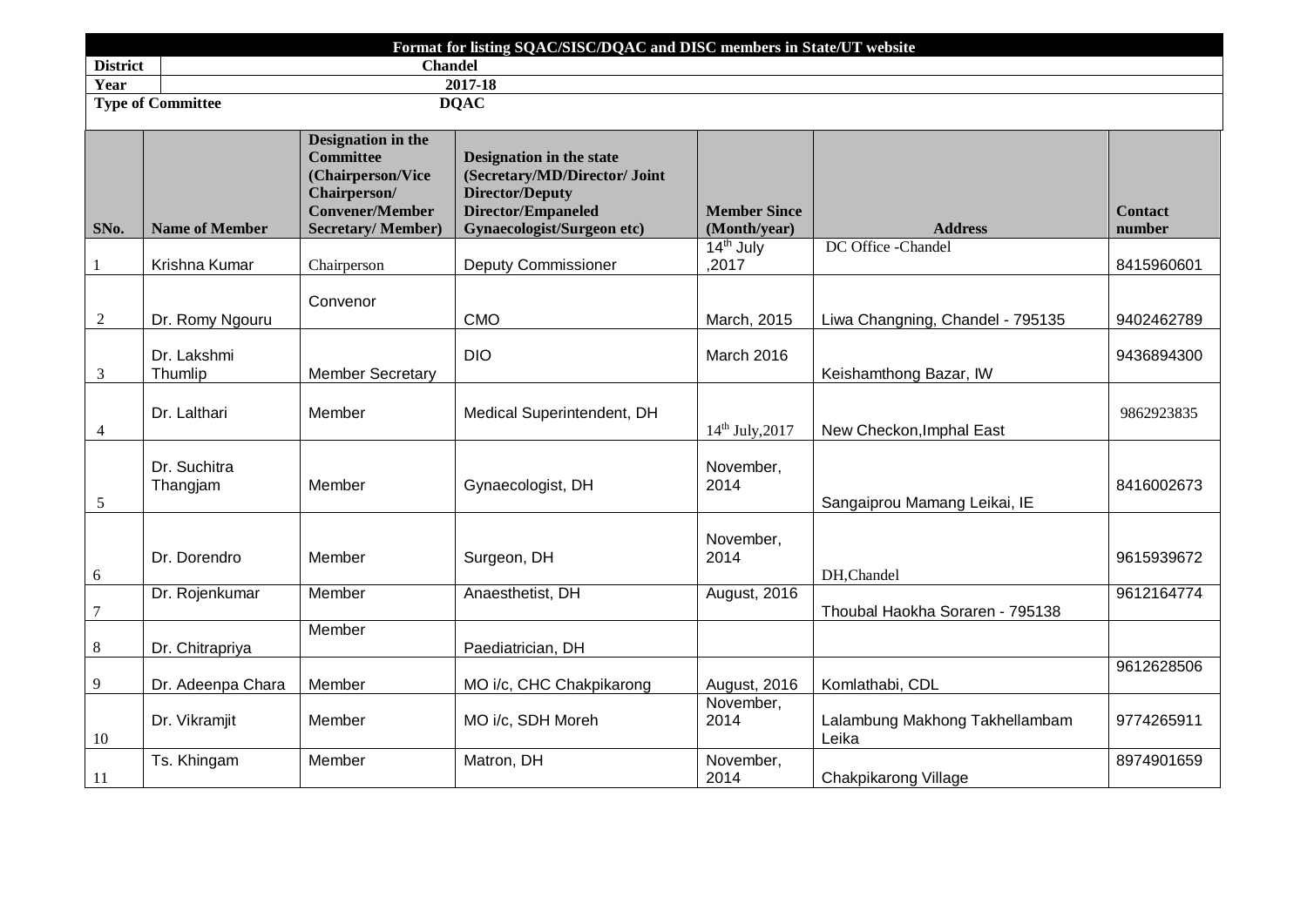|                 | Format for listing SQAC/SISC/DQAC and DISC members in State/UT website |                                                                                                                                   |                                                                                                                                            |                                     |                                           |                          |  |
|-----------------|------------------------------------------------------------------------|-----------------------------------------------------------------------------------------------------------------------------------|--------------------------------------------------------------------------------------------------------------------------------------------|-------------------------------------|-------------------------------------------|--------------------------|--|
|                 |                                                                        |                                                                                                                                   |                                                                                                                                            |                                     |                                           |                          |  |
| <b>District</b> |                                                                        | <b>Chandel</b>                                                                                                                    |                                                                                                                                            |                                     |                                           |                          |  |
| Year            |                                                                        | 2017-18                                                                                                                           |                                                                                                                                            |                                     |                                           |                          |  |
|                 | <b>Type of Committee</b>                                               | <b>DISC</b>                                                                                                                       |                                                                                                                                            |                                     |                                           |                          |  |
| SNo.            | <b>Name of</b><br><b>Member</b>                                        | Designation in the<br><b>Committee</b><br>(Chairperson/Vice<br>Chairperson/<br><b>Convener/Member</b><br><b>Secretary/Member)</b> | Designation in the state<br>(Secretary/MD/Director/<br><b>Joint Director/Deputy</b><br>Director/Empaneled<br>Gynaecologist/Surgeon<br>etc) | <b>Member Since</b><br>(Month/year) | <b>Address</b>                            | <b>Contact</b><br>number |  |
| 1               | Krishna<br>Kumar                                                       | Chairperson                                                                                                                       | <b>Deputy Commissioner</b>                                                                                                                 | 14 <sup>th</sup> July<br>,2017      | DC Office                                 | 8415960601               |  |
| $\overline{2}$  | Dr. Romy<br>Ngouru                                                     | Convenor                                                                                                                          | <b>CMO</b>                                                                                                                                 | March, 2015                         | Liwa<br>Changning,<br>Chandel -<br>795135 | 9402462789               |  |
| 3               | Dr. Lakshmi<br>Thumlip                                                 | <b>Member Secretary</b>                                                                                                           | <b>DIO</b>                                                                                                                                 | March 2016                          | Keishamthong<br>Bazar, IW                 | 9436894300               |  |
| 4               | Dr. Suchitra<br>Thangjam                                               | Member                                                                                                                            | Gynaecologist, DH                                                                                                                          | November,<br>2014                   | Sangaiprou<br>Mamang<br>Leikai, IE        | 8416002673               |  |
| 5               | Dr. Dorendro                                                           | Member                                                                                                                            | Surgeon, DH                                                                                                                                | November,<br>2014                   | DH, Chandel                               | 9615939672               |  |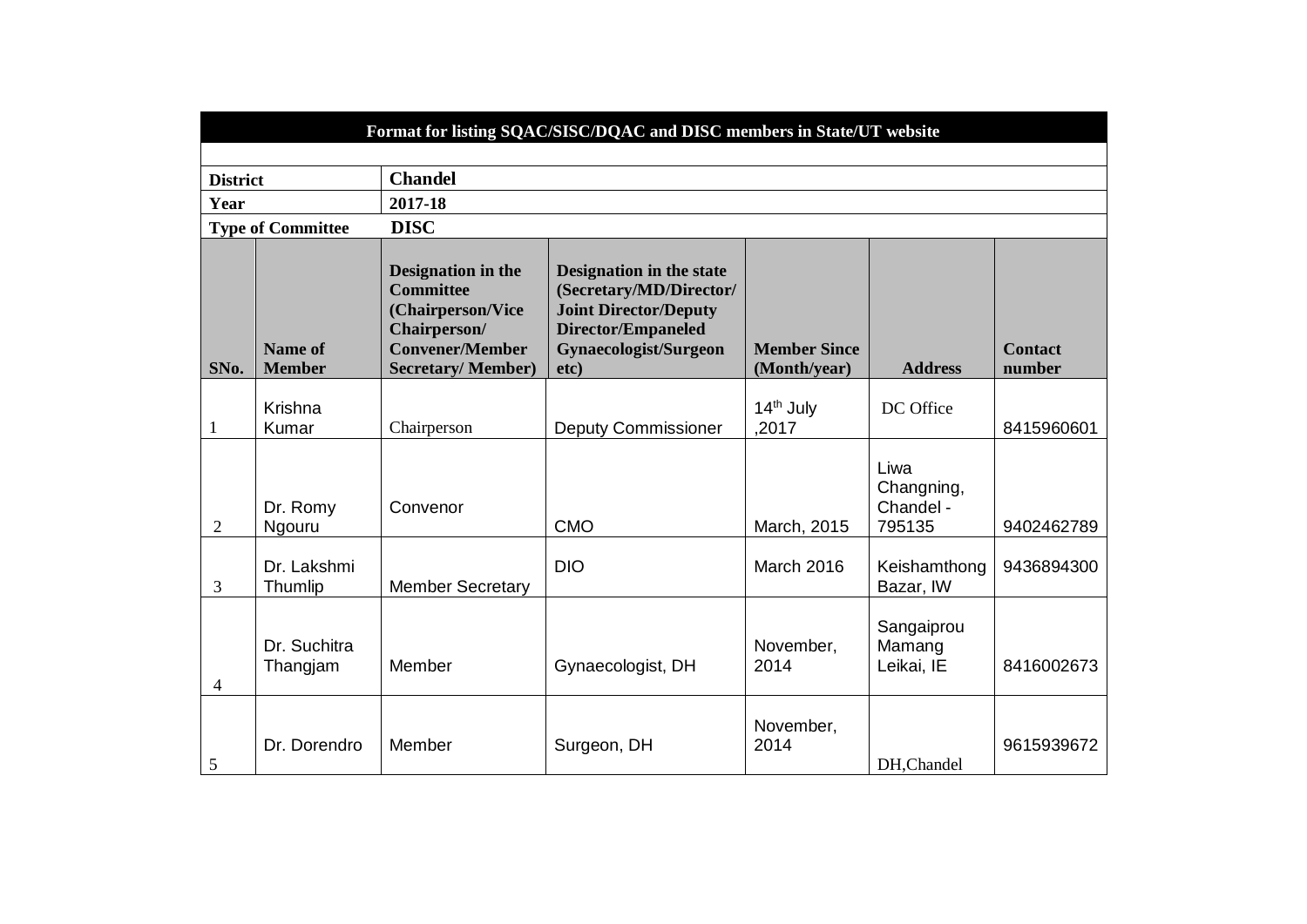|                 |                             |                                                                                                                                          | Format for listing SQAC/SISC/DQAC and DISC members in State/UT website                                                                                |                                     |                   |                          |  |  |
|-----------------|-----------------------------|------------------------------------------------------------------------------------------------------------------------------------------|-------------------------------------------------------------------------------------------------------------------------------------------------------|-------------------------------------|-------------------|--------------------------|--|--|
| <b>District</b> |                             | Churachandpur                                                                                                                            |                                                                                                                                                       |                                     |                   |                          |  |  |
| Year            |                             | 2017-18                                                                                                                                  |                                                                                                                                                       |                                     |                   |                          |  |  |
|                 | <b>Type of Committee</b>    | <b>DOAC</b>                                                                                                                              |                                                                                                                                                       |                                     |                   |                          |  |  |
| SNo.            | <b>Name of Member</b>       | <b>Designation in the</b><br><b>Committee</b><br>(Chairperson/Vice<br>Chairperson/<br><b>Convener/Member</b><br><b>Secretary/Member)</b> | Designation in the state<br>(Secretary/MD/Director/<br><b>Joint Director/Deputy</b><br><b>Director/Empaneled</b><br><b>Gynaecologist/Surgeon etc)</b> | <b>Member Since</b><br>(Month/year) | <b>Address</b>    | <b>Contact</b><br>number |  |  |
| $\mathbf{1}$    | Shyam lal Poonia            | Chairperson                                                                                                                              | DC                                                                                                                                                    | 27 <sup>th</sup> April 2017         | DC Office         |                          |  |  |
| $\mathbf{2}$    | Dr. Kim                     | Convenor                                                                                                                                 | <b>CMO</b>                                                                                                                                            | $-do-$                              | <b>CMO</b> Office | 9862066482               |  |  |
| 3               | Dr.VC Tonsing               | <b>Member Secretary</b>                                                                                                                  | <b>DFWO</b>                                                                                                                                           | -do-                                | PPC,CCPur         | 7005159949               |  |  |
| $\overline{4}$  | Dr.J. Son Gokham<br>Samte   | Member                                                                                                                                   | <b>Medical Superintendent</b>                                                                                                                         | -do-                                |                   | 9856289252               |  |  |
| 5               | Dr. Ch Chourjit             | Member                                                                                                                                   | Gynaecologist                                                                                                                                         | $-do-$                              |                   | 9436036184               |  |  |
| 6               | Ch. Nandamani               | Member                                                                                                                                   | Surgeon                                                                                                                                               | -do-                                |                   |                          |  |  |
| 7               | Dr. Tinglonlei<br>Thangluai | Member                                                                                                                                   | Anaesthesist                                                                                                                                          | $-do-$                              |                   |                          |  |  |
| 8               | Dr. Nenkhanmang             | <b>Member Secretary</b>                                                                                                                  | Deputy Medical Superintendent                                                                                                                         | $-do-$                              |                   |                          |  |  |
| 9               | Dr. Tinglonlei<br>Thangluai | Member                                                                                                                                   | i/c Operation theatre                                                                                                                                 | $-do-$                              |                   |                          |  |  |
| 10              | Dr. Seanbawi Vaiphei        | Member                                                                                                                                   | Surgeon                                                                                                                                               | $-do-$                              |                   |                          |  |  |
| <b>11</b>       | Dr. Lalzuitluangi           | Member                                                                                                                                   | i/c Gynae and obst.                                                                                                                                   | $-do-$                              |                   |                          |  |  |
| 12              | Dr. Goutam                  | Member                                                                                                                                   | Pathology                                                                                                                                             | $-do-$                              |                   |                          |  |  |
| 13              | Smt. Chinzaniang            | Member                                                                                                                                   | <b>Nursing Superintendent</b>                                                                                                                         | $-do-$                              |                   |                          |  |  |
| 14              | Smt. Vungkhoniang           | Member                                                                                                                                   | <b>Ancillary Services</b>                                                                                                                             | $-do-$                              |                   |                          |  |  |
| 15              | Smt. Bindiya L              | Member                                                                                                                                   | <b>DOAC</b>                                                                                                                                           | $-do-$                              |                   |                          |  |  |
| 16              | Dr. C Lalbiakdiki           | Member                                                                                                                                   | Physician                                                                                                                                             | $-do-$                              |                   |                          |  |  |
| 17              | Smt. Zenngaihlun            | Member                                                                                                                                   | <b>DPM</b>                                                                                                                                            | $-do-$                              |                   |                          |  |  |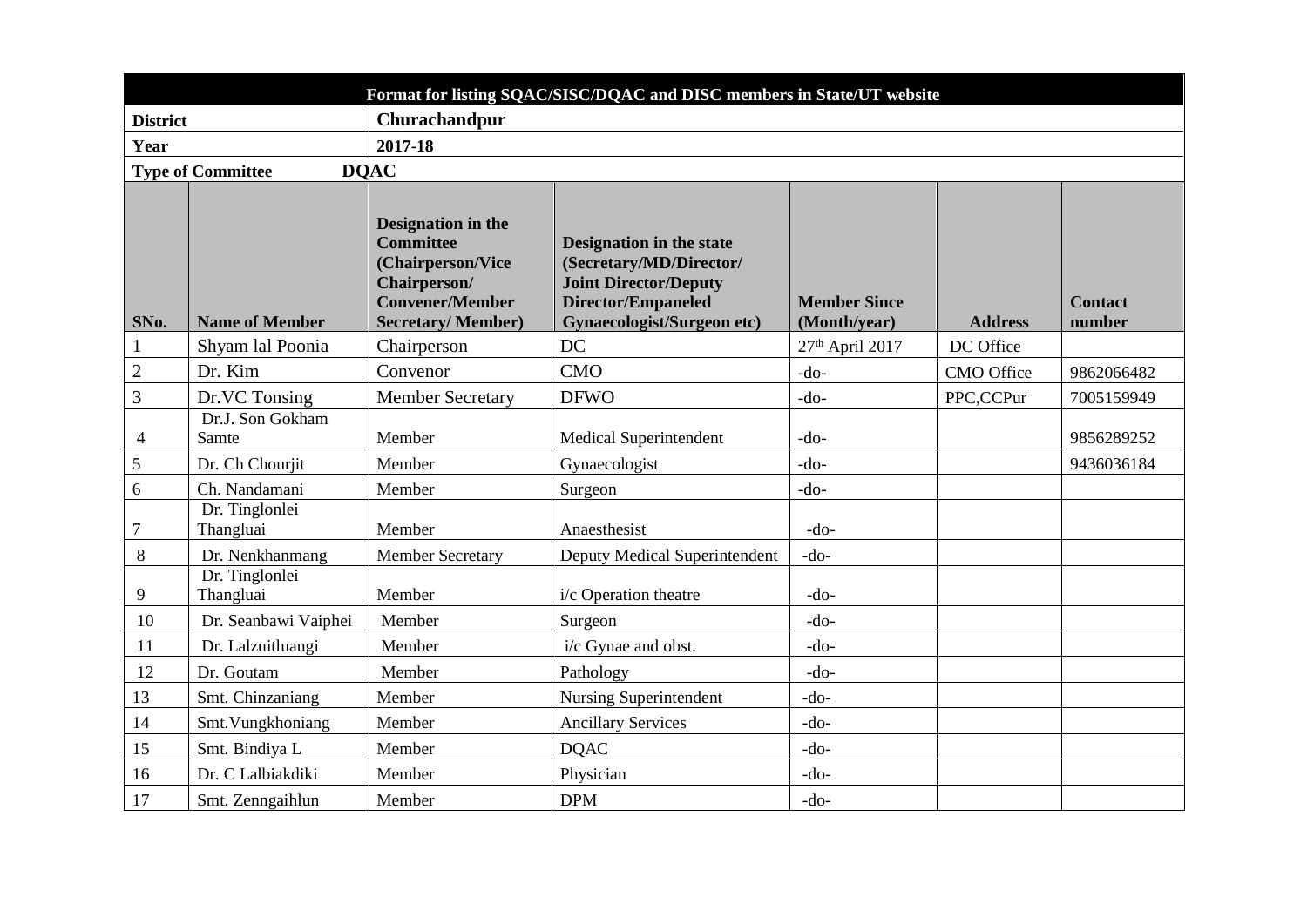|                 | Format for listing SQAC/SISC/DQAC and DISC members in State/UT website |                                                                                                                                          |                                                                                                                                                       |                                     |                |                          |  |  |  |
|-----------------|------------------------------------------------------------------------|------------------------------------------------------------------------------------------------------------------------------------------|-------------------------------------------------------------------------------------------------------------------------------------------------------|-------------------------------------|----------------|--------------------------|--|--|--|
|                 |                                                                        |                                                                                                                                          |                                                                                                                                                       |                                     |                |                          |  |  |  |
| <b>District</b> | Churachandpur                                                          |                                                                                                                                          |                                                                                                                                                       |                                     |                |                          |  |  |  |
| Year            |                                                                        | 2017-18                                                                                                                                  |                                                                                                                                                       |                                     |                |                          |  |  |  |
|                 | <b>DISC</b><br><b>Type of Committee</b>                                |                                                                                                                                          |                                                                                                                                                       |                                     |                |                          |  |  |  |
| SNo.            | <b>Name of Member</b>                                                  | <b>Designation in the</b><br><b>Committee</b><br>(Chairperson/Vice<br>Chairperson/<br><b>Convener/Member</b><br><b>Secretary/Member)</b> | <b>Designation in the state</b><br>(Secretary/MD/Director/<br><b>Joint Director/Deputy</b><br>Director/Empaneled<br><b>Gynaecologist/Surgeon etc)</b> | <b>Member Since</b><br>(Month/year) | <b>Address</b> | <b>Contact</b><br>number |  |  |  |
| $\mathbf{1}$    | Shyam lal Poonia                                                       | Chairperson                                                                                                                              | DC                                                                                                                                                    | $27th$ April 2017                   | DC Office      |                          |  |  |  |
| $\overline{2}$  | Dr. Kim                                                                | Convenor                                                                                                                                 | <b>CMO</b>                                                                                                                                            | $-do-$                              | CMO Office     | 9862066482               |  |  |  |
|                 |                                                                        |                                                                                                                                          |                                                                                                                                                       |                                     |                |                          |  |  |  |
| $\mathfrak{Z}$  | Dr.VC Tonsing                                                          | <b>Member Secretary</b>                                                                                                                  | <b>DFWO</b>                                                                                                                                           | $-do-$                              | PPC,CCPur      | 7005159949               |  |  |  |
| $\overline{4}$  | Dr. Ch Chourjit                                                        | Member                                                                                                                                   | Gynaecologist                                                                                                                                         | $-do-$                              |                | 9856289252               |  |  |  |
| 5               | Ch. Nandamani                                                          | Member                                                                                                                                   | Surgeon                                                                                                                                               | $-do-$                              |                | 9436036184               |  |  |  |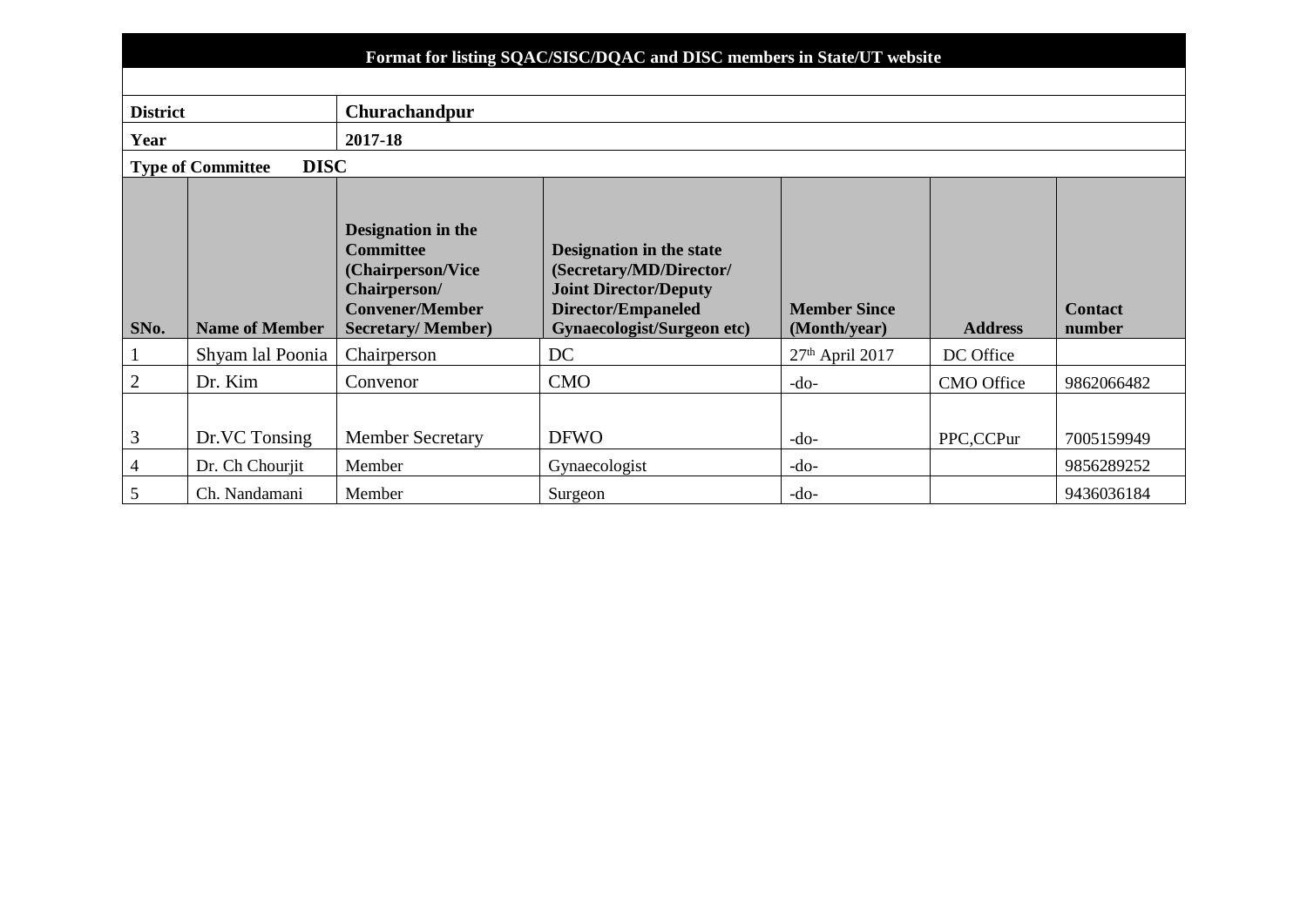|                 | Format for listing SQAC/SISC/DQAC and DISC members in State/UT website |                                                                                                                                          |                                                                                                                                         |                                     |                                 |                       |  |  |
|-----------------|------------------------------------------------------------------------|------------------------------------------------------------------------------------------------------------------------------------------|-----------------------------------------------------------------------------------------------------------------------------------------|-------------------------------------|---------------------------------|-----------------------|--|--|
|                 |                                                                        |                                                                                                                                          |                                                                                                                                         |                                     |                                 |                       |  |  |
| <b>District</b> |                                                                        | <b>Imphal East</b>                                                                                                                       |                                                                                                                                         |                                     |                                 |                       |  |  |
| Year            |                                                                        | 2017-18                                                                                                                                  |                                                                                                                                         |                                     |                                 |                       |  |  |
|                 | <b>Type of Committee</b><br><b>DQAC</b>                                |                                                                                                                                          |                                                                                                                                         |                                     |                                 |                       |  |  |
| SNo.            | <b>Name of Member</b>                                                  | <b>Designation in the</b><br><b>Committee</b><br>(Chairperson/Vice<br>Chairperson/<br><b>Convener/Member</b><br><b>Secretary/Member)</b> | Designation in the state<br>(Secretary/MD/Director/<br><b>Joint Director/Deputy</b><br>Director/Empaneled<br>Gynaecologist/Surgeon etc) | <b>Member Since</b><br>(Month/year) | <b>Address</b>                  | <b>Contact number</b> |  |  |
| $\mathbf{1}$    | Th. Chitra Devi                                                        | Chairperson                                                                                                                              | <b>Deputy Commissioner</b>                                                                                                              | 27/08/2016                          | DC Office, Porompat             | 9612169299            |  |  |
| $\overline{2}$  | Dr. Kh. Indra Singh                                                    | Convenor                                                                                                                                 | <b>CMO</b>                                                                                                                              | $-do-$                              | CMO Office, Porompat            |                       |  |  |
| 3               | Dr. T. Nilakanta                                                       | Member<br>Secretary                                                                                                                      | <b>DFWO</b>                                                                                                                             | $-do-$                              | CMO Office, Porompat            | 9856619592            |  |  |
| 4               | Dr. L. Ranbir Singh                                                    | Member                                                                                                                                   | Medical Superintendent,<br><b>JNIMs</b>                                                                                                 | $-do-$                              | Kwakeithel                      |                       |  |  |
| 5               | Dr. Ch Manglem                                                         | Member                                                                                                                                   | Gynaecologist, JNIMS                                                                                                                    | $-do-$                              | Khongman Mangjil                | 9436025952            |  |  |
| 6               | Dr. S. Thoibahenba                                                     | Member                                                                                                                                   | Anaesthetist, DH                                                                                                                        | $-do-$                              | Dept. of<br>Anaesthesist, JNIMS | 9436039818            |  |  |
| 7               | P. Landhoni Devi                                                       | Member                                                                                                                                   | <b>Nursing Supdt, JNIMS</b>                                                                                                             | $-do-$                              |                                 |                       |  |  |
| $\,8\,$         | G. Sunitikumar Sharma                                                  | Member                                                                                                                                   | Advocate                                                                                                                                | $-do-$                              |                                 |                       |  |  |
| 9               | Dr. L. Vikramjit                                                       | Member                                                                                                                                   | DNO, NPPCD                                                                                                                              | $-do-$                              | CMO Office, Porompat            |                       |  |  |
| 10              | Dr. L. Suranjoy                                                        | Member                                                                                                                                   | DNO, NCD                                                                                                                                | $-do-$                              | CMO Office, Porompat            |                       |  |  |
| 11              | Dr. Hmanglamkhup Kom                                                   | Member                                                                                                                                   | <b>DDO</b>                                                                                                                              | $-do-$                              | CMO Office, Porompat            |                       |  |  |
| 12              | Dr. L. Romila Devi                                                     | Member                                                                                                                                   | <b>DAPCO</b>                                                                                                                            | $-do-$                              | CMO Office, Porompat            |                       |  |  |
| 13              | Dr. Naseera Begum                                                      | Member                                                                                                                                   | <b>DLO</b>                                                                                                                              | $-do-$                              | CMO Office, Porompat            |                       |  |  |
| 14              | Dr. RK Niranjan                                                        | Member                                                                                                                                   | MO i/c, Sagolmang CHC                                                                                                                   | $-do-$                              |                                 |                       |  |  |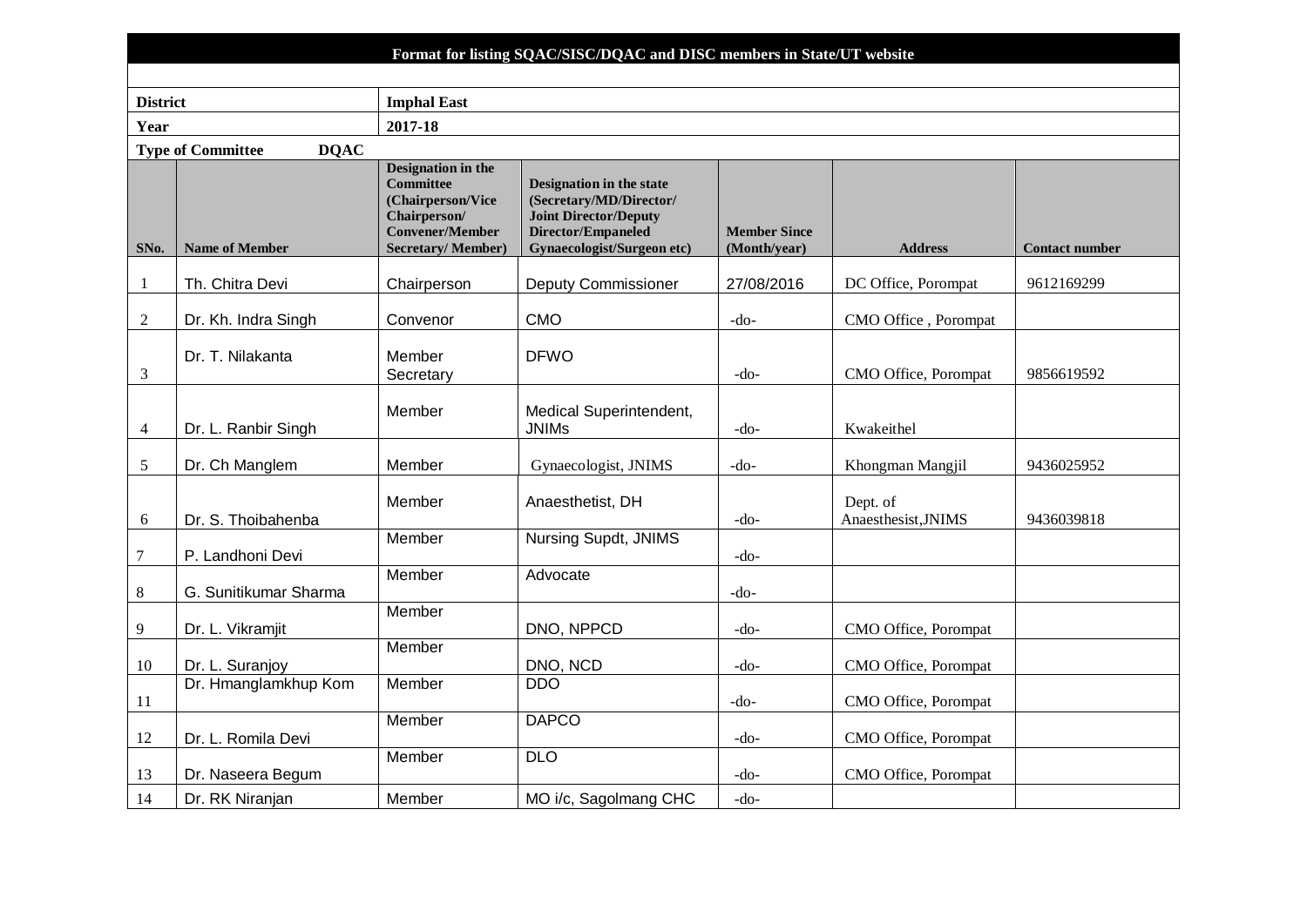|                 |                                         |                                                                                                                                   | Format for listing SQAC/SISC/DQAC and DISC members in State/UT website                                                                                |                                     |                           |                          |
|-----------------|-----------------------------------------|-----------------------------------------------------------------------------------------------------------------------------------|-------------------------------------------------------------------------------------------------------------------------------------------------------|-------------------------------------|---------------------------|--------------------------|
|                 |                                         |                                                                                                                                   |                                                                                                                                                       |                                     |                           |                          |
| <b>District</b> |                                         | <b>Imphal East</b>                                                                                                                |                                                                                                                                                       |                                     |                           |                          |
| Year            |                                         | 2017-18                                                                                                                           |                                                                                                                                                       |                                     |                           |                          |
|                 | <b>DISC</b><br><b>Type of Committee</b> |                                                                                                                                   |                                                                                                                                                       |                                     |                           |                          |
| SNo.            | <b>Name of Member</b>                   | Designation in the<br><b>Committee</b><br>(Chairperson/Vice<br>Chairperson/<br><b>Convener/Member</b><br><b>Secretary/Member)</b> | Designation in the state<br>(Secretary/MD/Director/ Joint<br><b>Director/Deputy</b><br><b>Director/Empaneled</b><br><b>Gynaecologist/Surgeon etc)</b> | <b>Member Since</b><br>(Month/year) | <b>Address</b>            | <b>Contact</b><br>number |
|                 | Th. Chitra Devi                         | Chairperson                                                                                                                       | <b>Deputy Commissioner</b>                                                                                                                            | 27th Aug 2016                       | DC Office,<br>Porompat    | 9612169299               |
| 2               | Dr. Kh. Indra<br>Singh                  | Convenor                                                                                                                          | <b>CMO</b>                                                                                                                                            | $-do-$                              | CMO Office,<br>Porompat   |                          |
| 3               | Dr. T. Nilakanta                        | <b>Member Secretary</b>                                                                                                           | <b>DFWO</b>                                                                                                                                           | $-do-$                              | CMO Office,<br>Porompat   | 9856619592               |
| $\overline{4}$  | Dr. Ch<br>Manglem                       | Member                                                                                                                            | Gynaecologist, JNIMS                                                                                                                                  | $-do-$                              | Khongman<br>Mangjil       | 9436025952               |
| 5               | Dr. Robindro                            | Member                                                                                                                            | Surgeon, JNIMS                                                                                                                                        | $-do-$                              | Singjamei<br><b>Bazar</b> | 9402881986               |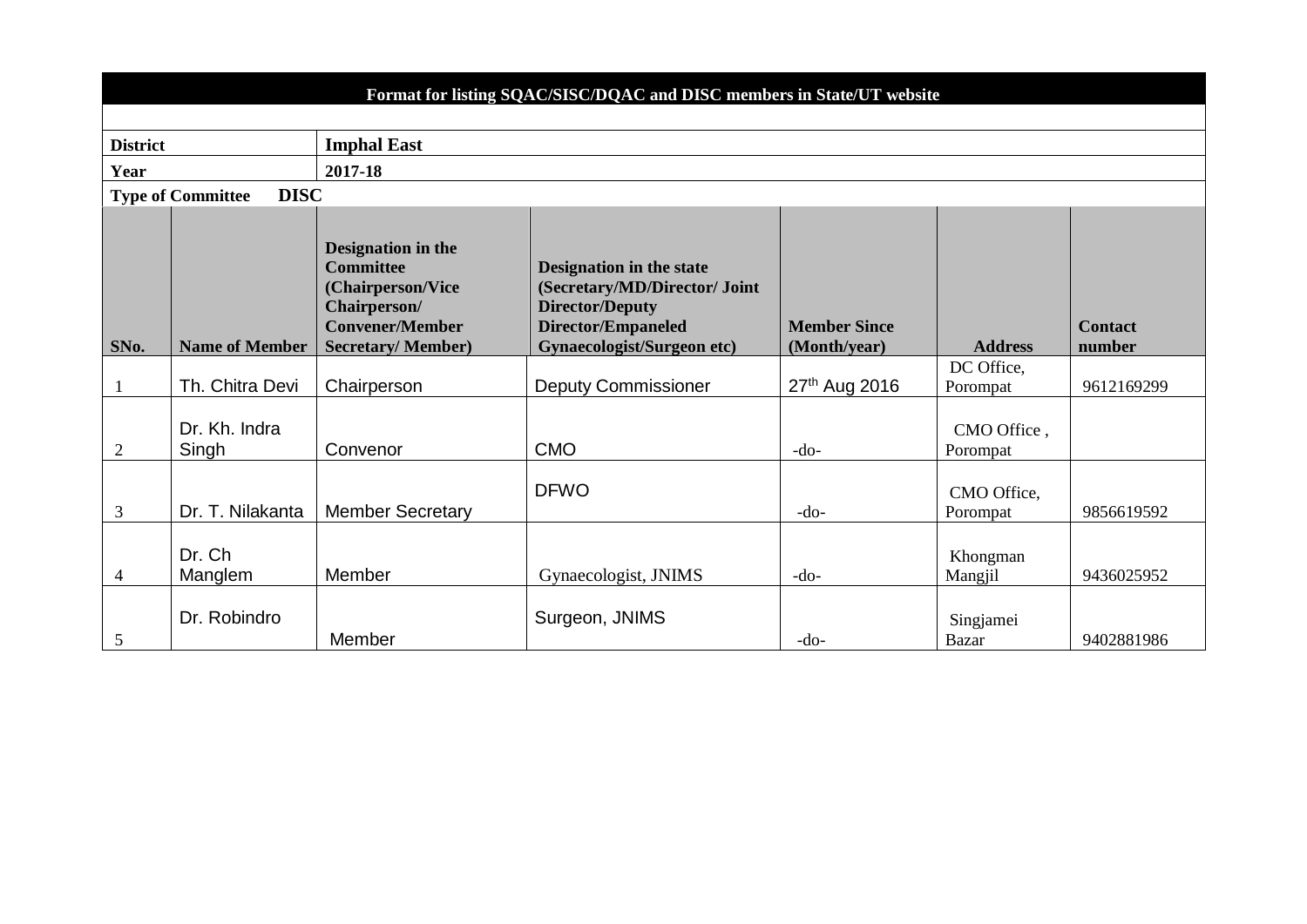| <b>Format for listing SQAC/SISC/DQAC and DISC members in State/UT website</b> |
|-------------------------------------------------------------------------------|
|                                                                               |

| <b>District</b> |                          | <b>Imphal West</b>                                                                                                                       |                                                                                                                                                       |                                     |                                  |                          |  |  |
|-----------------|--------------------------|------------------------------------------------------------------------------------------------------------------------------------------|-------------------------------------------------------------------------------------------------------------------------------------------------------|-------------------------------------|----------------------------------|--------------------------|--|--|
| Year            |                          | 2017-18                                                                                                                                  |                                                                                                                                                       |                                     |                                  |                          |  |  |
|                 | <b>Type of Committee</b> |                                                                                                                                          | <b>DQAC</b>                                                                                                                                           |                                     |                                  |                          |  |  |
| SNo.            | <b>Name of Member</b>    | <b>Designation in the</b><br><b>Committee</b><br>(Chairperson/Vice<br>Chairperson/<br><b>Convener/Member</b><br><b>Secretary/Member)</b> | Designation in the state<br>(Secretary/MD/Director/<br><b>Joint Director/Deputy</b><br><b>Director/Empaneled</b><br><b>Gynaecologist/Surgeon etc)</b> | <b>Member Since</b><br>(Month/year) | <b>Address</b>                   | <b>Contact</b><br>number |  |  |
| -1              | N. Jeoffery              | Chairman                                                                                                                                 | <b>Deputy Commissioner</b>                                                                                                                            | 1 <sup>st</sup> Aug 2017            | Sagolband, Imphal                | 03852451188              |  |  |
| $\overline{2}$  | Dr. Kulla                | Convenor                                                                                                                                 | <b>CMO</b>                                                                                                                                            | $-do-$                              | Chingmeirong                     | 8974009603               |  |  |
| $\mathfrak{Z}$  | Dr. L. Indira            | <b>Member Secretary</b>                                                                                                                  | <b>DFWO</b>                                                                                                                                           | $-do-$                              | Kongba Bazar                     | 9612687395               |  |  |
| $\overline{4}$  | Dr. L Ranjit Singh       | Member                                                                                                                                   | Gyanecologist, RIMS                                                                                                                                   | $-do-$                              | Dept. of Gyane, RIMS             | 9436239288               |  |  |
| 5               | Dr. Deban Singh          | Member                                                                                                                                   | Anaesthesist, RIMS                                                                                                                                    | $-do-$                              | Dept of<br>Anaesthesist, RIMS    |                          |  |  |
| 6               | Th. Sudhir Chandra       | Member                                                                                                                                   | Surgeon, RIMS                                                                                                                                         | -do-                                | Dept. of Surgery,<br><b>RIMS</b> |                          |  |  |
| $\overline{7}$  | Thoibiton                | Member                                                                                                                                   | <b>DPM</b>                                                                                                                                            | $-do-$                              | Uripok Achom Leikai              | 8974258533               |  |  |
| $\,8\,$         | Dr. Gopal                | Member                                                                                                                                   | <b>DAO</b>                                                                                                                                            | $-do-$                              | <b>CMO</b> Office                |                          |  |  |
| $\overline{9}$  | Dr. Thoinao              | Member                                                                                                                                   | <b>DMO</b>                                                                                                                                            | $-do-$                              | <b>CMO</b> Office                | 9436207010               |  |  |
| 10              | Dr. Memcha               | Member                                                                                                                                   | <b>DTO</b>                                                                                                                                            | $-do-$                              | Office of RNTCP<br>Lamphelpat    | 8974971355               |  |  |
| 11              | Dr. Modhubala            | Member                                                                                                                                   | <b>DLO</b>                                                                                                                                            | $-do-$                              | CMO<br>Office, Lamphelpat        |                          |  |  |
| 12              | Sunta Devi               | Member                                                                                                                                   | Princpal FWTC                                                                                                                                         | $-do-$                              | RD Wing,<br>Lamphelpat           |                          |  |  |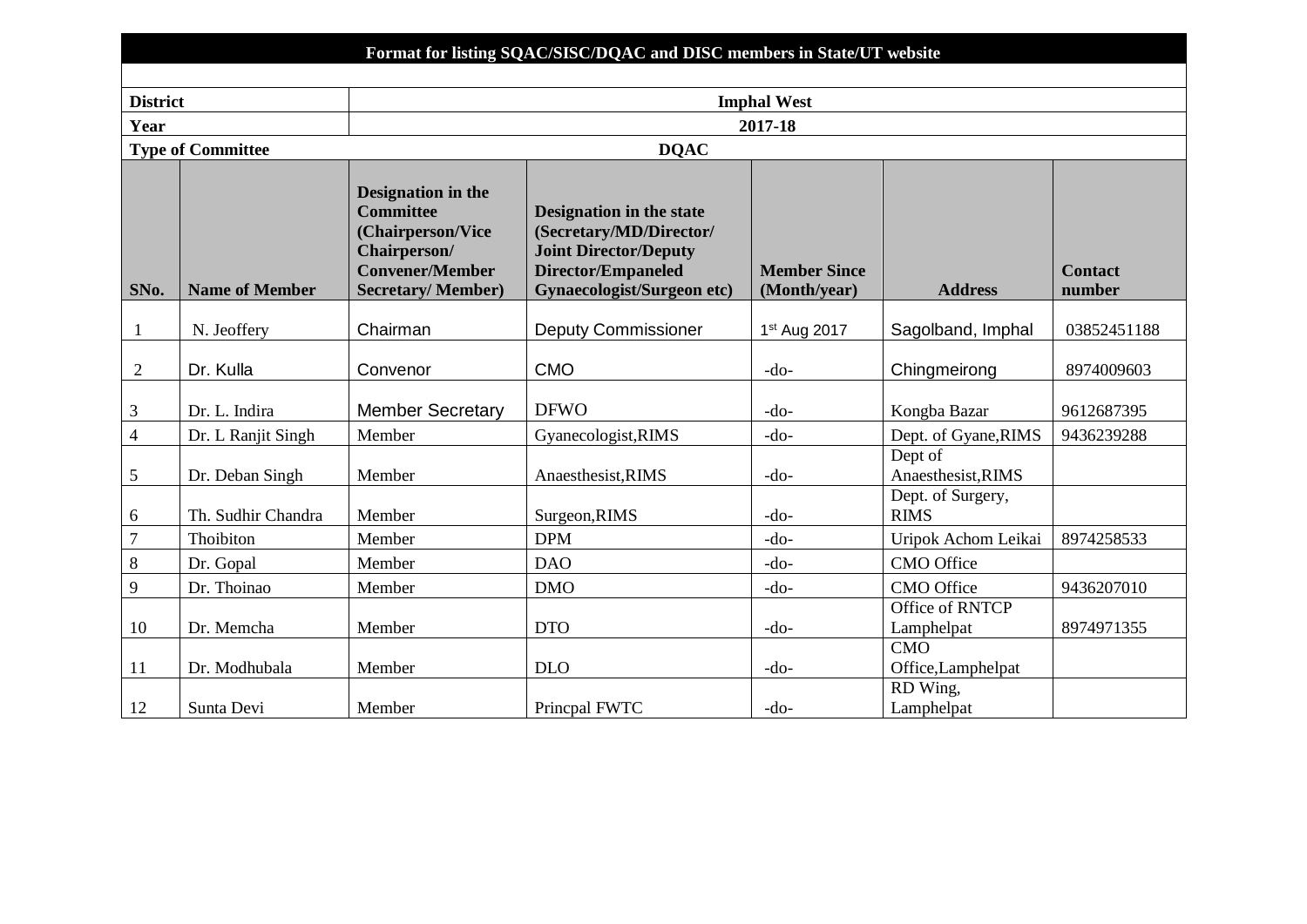|                 | Format for listing SQAC/SISC/DQAC and DISC members in State/UT website |                                                                                                                                   |                                                                                                                                                       |                                     |                                  |                       |  |  |  |  |  |  |  |  |
|-----------------|------------------------------------------------------------------------|-----------------------------------------------------------------------------------------------------------------------------------|-------------------------------------------------------------------------------------------------------------------------------------------------------|-------------------------------------|----------------------------------|-----------------------|--|--|--|--|--|--|--|--|
|                 |                                                                        |                                                                                                                                   |                                                                                                                                                       |                                     |                                  |                       |  |  |  |  |  |  |  |  |
| <b>District</b> |                                                                        | <b>Imphal West</b>                                                                                                                |                                                                                                                                                       |                                     |                                  |                       |  |  |  |  |  |  |  |  |
| Year            |                                                                        | 2017-18                                                                                                                           |                                                                                                                                                       |                                     |                                  |                       |  |  |  |  |  |  |  |  |
| <b>DISC</b>     | <b>Type of Committee</b>                                               | <b>DISC</b>                                                                                                                       |                                                                                                                                                       |                                     |                                  |                       |  |  |  |  |  |  |  |  |
|                 |                                                                        |                                                                                                                                   |                                                                                                                                                       |                                     |                                  |                       |  |  |  |  |  |  |  |  |
| SNo.            | <b>Name of</b><br><b>Member</b>                                        | Designation in the<br><b>Committee</b><br>(Chairperson/Vice<br>Chairperson/<br><b>Convener/Member</b><br><b>Secretary/Member)</b> | Designation in the state<br>(Secretary/MD/Director/<br><b>Joint Director/Deputy</b><br><b>Director/Empaneled</b><br><b>Gynaecologist/Surgeon etc)</b> | <b>Member Since</b><br>(Month/year) | <b>Address</b>                   | <b>Contact number</b> |  |  |  |  |  |  |  |  |
|                 | N. Jeoffery                                                            | Chairman                                                                                                                          | <b>Deputy Commissioner</b>                                                                                                                            | 1 <sup>st</sup> Aug 2017            | Sagolband,<br>Imphal             | 03852451188           |  |  |  |  |  |  |  |  |
| $\overline{c}$  | Dr. Kulla                                                              | Convenor                                                                                                                          | <b>CMO</b>                                                                                                                                            | $-do-$                              | Chingmeirong                     |                       |  |  |  |  |  |  |  |  |
| $\mathfrak{Z}$  | Dr. L. Indira                                                          | <b>Member Secretary</b>                                                                                                           | <b>DFWO</b>                                                                                                                                           | $-do-$                              | Kongba Bazar                     | 9612687395            |  |  |  |  |  |  |  |  |
| $\overline{4}$  | Dr. L Ranjit Singh                                                     | Member                                                                                                                            | Gyanecologist, RIMS                                                                                                                                   | $-do-$                              | Dept. of<br>Gyane, RIMS          | 9436239288            |  |  |  |  |  |  |  |  |
| $\mathfrak{S}$  | Th. Sudhir<br>Chandra                                                  | Surgeon, RIMS<br>Member                                                                                                           |                                                                                                                                                       | $-do-$                              | Dept. of Surgery,<br><b>RIMS</b> |                       |  |  |  |  |  |  |  |  |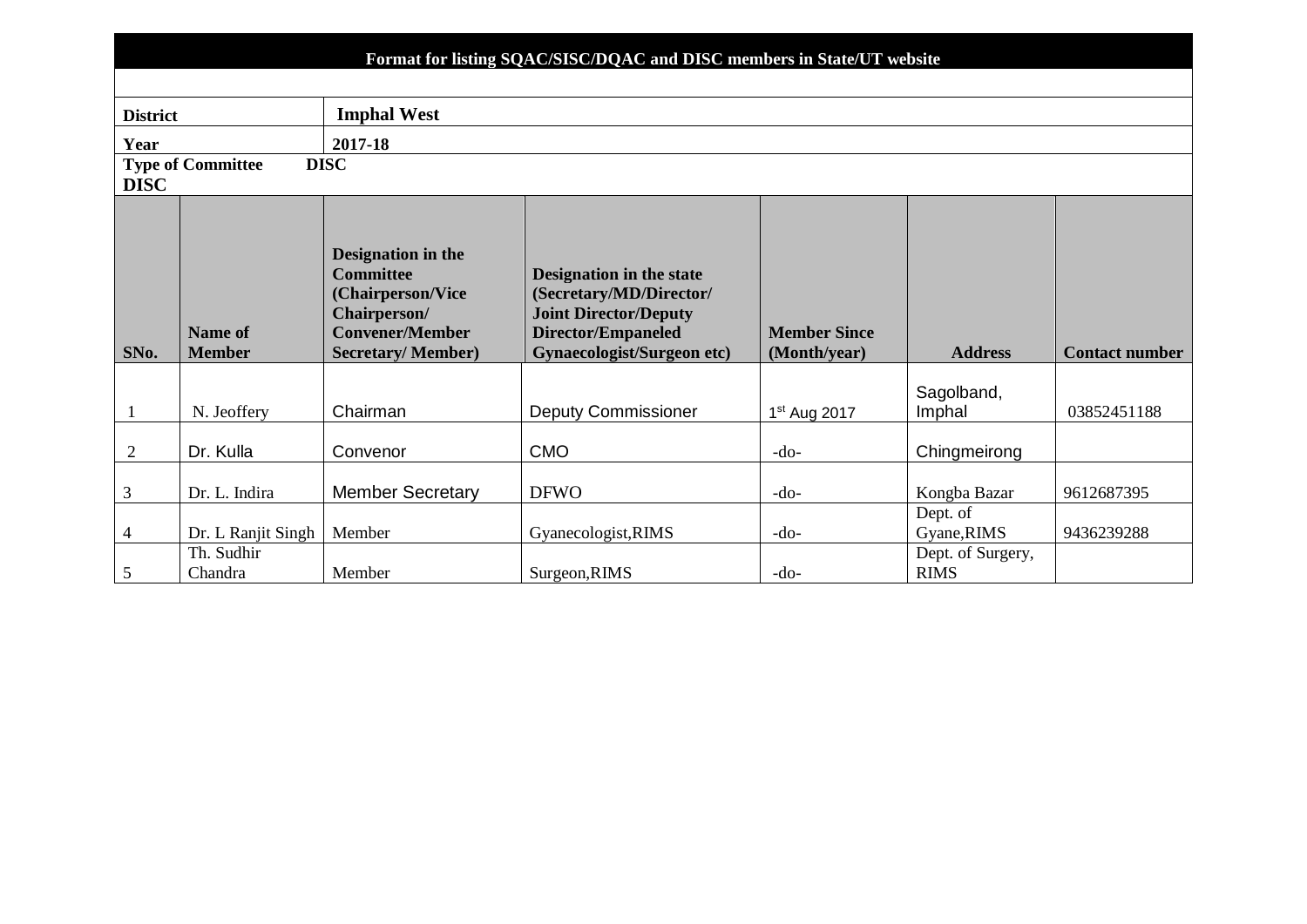| Format for listing SQAC/SISC/DQAC and DISC members in State/UT website |                                         |                                                                                                                                               |                                                                                                                                                       |                                     |                |                       |  |  |  |  |  |  |
|------------------------------------------------------------------------|-----------------------------------------|-----------------------------------------------------------------------------------------------------------------------------------------------|-------------------------------------------------------------------------------------------------------------------------------------------------------|-------------------------------------|----------------|-----------------------|--|--|--|--|--|--|
| <b>District</b>                                                        |                                         | Senapati                                                                                                                                      |                                                                                                                                                       |                                     |                |                       |  |  |  |  |  |  |
| Year                                                                   |                                         | 2017-18                                                                                                                                       |                                                                                                                                                       |                                     |                |                       |  |  |  |  |  |  |
|                                                                        | <b>DQAC</b><br><b>Type of Committee</b> |                                                                                                                                               |                                                                                                                                                       |                                     |                |                       |  |  |  |  |  |  |
| SNo.                                                                   | <b>Name of Member</b>                   | <b>Designation in the</b><br><b>Committee</b><br>(Chairperson/Vice<br>Chairperson/<br><b>Convener/Member</b><br>Secretary/<br><b>Member</b> ) | <b>Designation in the state</b><br>(Secretary/MD/Director/<br><b>Joint Director/Deputy</b><br>Director/Empaneled<br><b>Gynaecologist/Surgeon etc)</b> | <b>Member Since</b><br>(Month/year) | <b>Address</b> | <b>Contact number</b> |  |  |  |  |  |  |
| $\mathbf{1}$                                                           | Athem Muivah                            | Chairperson                                                                                                                                   | <b>Deputy Commissioner</b>                                                                                                                            | 19/06/2017                          |                | 986400910             |  |  |  |  |  |  |
| $\sqrt{2}$                                                             | Dr. H. Loli Mao                         | Convenor                                                                                                                                      | <b>CMO</b>                                                                                                                                            | 20/05/2015                          | 8416074460     |                       |  |  |  |  |  |  |
| 3                                                                      | Dr. Yule                                | Member                                                                                                                                        | Medical Superintendent,<br><b>DH</b>                                                                                                                  | -do-                                |                | 9436031789            |  |  |  |  |  |  |
| $\overline{4}$                                                         | Dr. Sokha                               | Member                                                                                                                                        | DIO, SPT                                                                                                                                              | $-do-$                              |                | 9612669452            |  |  |  |  |  |  |
| $\mathfrak{S}$                                                         | Dr. Sanchungla                          | Member                                                                                                                                        | Gynaecologist, DH                                                                                                                                     | -do-                                |                |                       |  |  |  |  |  |  |
| 6                                                                      | Dr. Ashiikho                            | Member                                                                                                                                        | Anaesthetist, DH                                                                                                                                      | -do-                                |                | 9436027529            |  |  |  |  |  |  |
| $\boldsymbol{7}$                                                       | Ms. Elizabeth RK                        | Member                                                                                                                                        | <b>DPM</b>                                                                                                                                            | -do-                                |                | 9402665687            |  |  |  |  |  |  |
| $8\,$                                                                  | Mr. John                                | Member                                                                                                                                        | <b>Senapati Town Committee</b>                                                                                                                        | -do-                                |                |                       |  |  |  |  |  |  |
| 9                                                                      | Mr. P. Pungdi Celestin                  | Member                                                                                                                                        | President, SDSA                                                                                                                                       | $-do-$                              |                | 8974601724            |  |  |  |  |  |  |
| 10                                                                     | Mr. Aree                                | Member                                                                                                                                        | President, SDWA                                                                                                                                       | -do-                                |                | 8974280113            |  |  |  |  |  |  |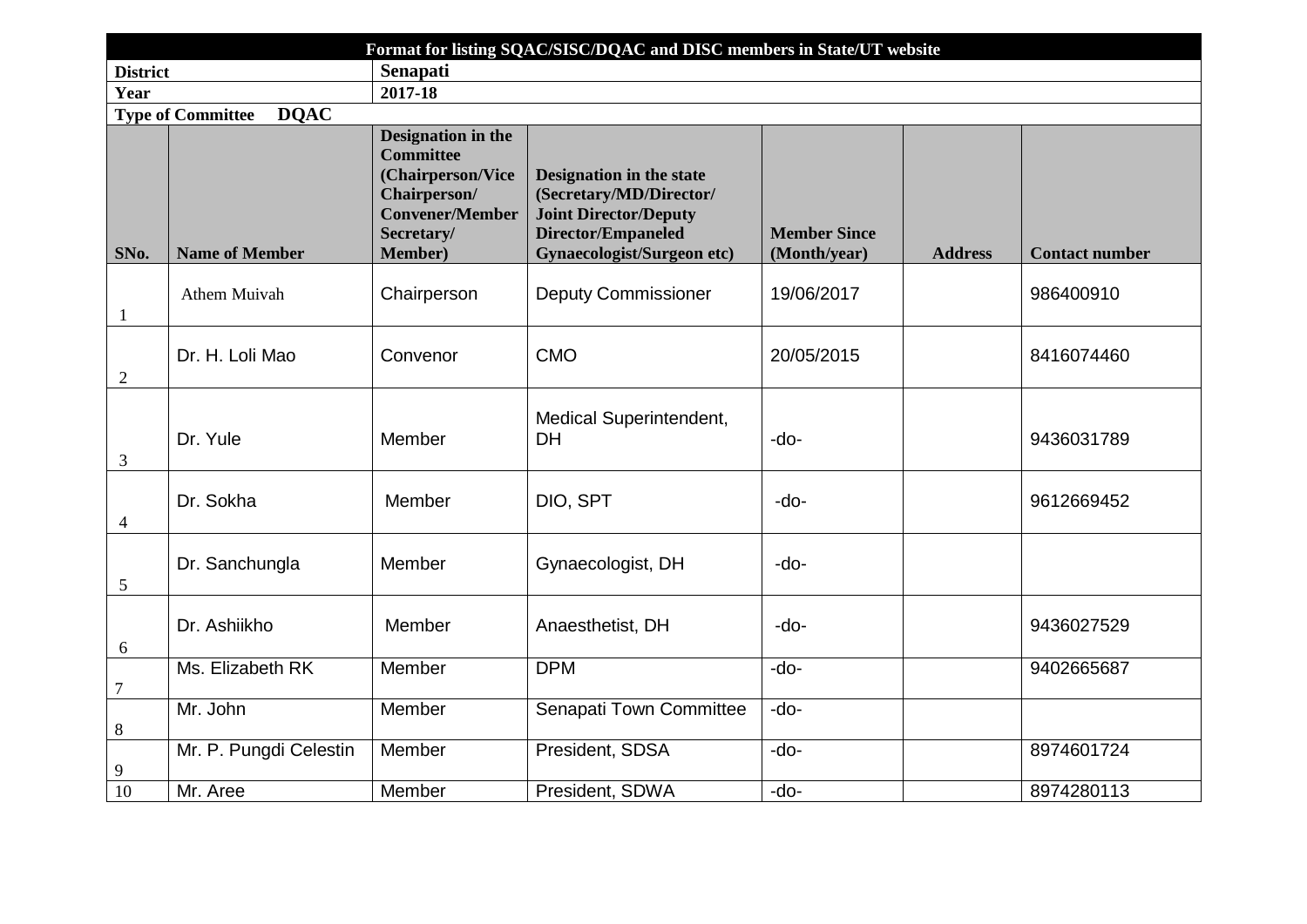# **Format for listing SQAC/SISC/DQAC and DISC members in State/UT website**

| <b>District</b> |                                         | Senapati                                                                                                                          |                                                                                                                                                       |                                     |                |                       |  |  |  |  |  |  |  |
|-----------------|-----------------------------------------|-----------------------------------------------------------------------------------------------------------------------------------|-------------------------------------------------------------------------------------------------------------------------------------------------------|-------------------------------------|----------------|-----------------------|--|--|--|--|--|--|--|
| Year            |                                         | 2017-18                                                                                                                           |                                                                                                                                                       |                                     |                |                       |  |  |  |  |  |  |  |
|                 | <b>DISC</b><br><b>Type of Committee</b> |                                                                                                                                   |                                                                                                                                                       |                                     |                |                       |  |  |  |  |  |  |  |
| SNo.            | <b>Name of</b><br><b>Member</b>         | Designation in the<br><b>Committee</b><br>(Chairperson/Vice<br>Chairperson/<br><b>Convener/Member</b><br><b>Secretary/Member)</b> | <b>Designation in the state</b><br>(Secretary/MD/Director/ Joint<br><b>Director/Deputy</b><br>Director/Empaneled<br><b>Gynaecologist/Surgeon etc)</b> | <b>Member Since</b><br>(Month/year) | <b>Address</b> | <b>Contact number</b> |  |  |  |  |  |  |  |
| $\mathbf{1}$    | Athem Muivah                            | Chairperson                                                                                                                       | <b>Deputy Commissioner</b>                                                                                                                            | 19/06/2017                          |                | 9436891081            |  |  |  |  |  |  |  |
| $\overline{2}$  | Dr. H. Loli Mao                         | Convenor                                                                                                                          | <b>CMO</b>                                                                                                                                            | 20/05/2015                          |                | 8416074460            |  |  |  |  |  |  |  |
| 3               | Dr. Sokha                               | Member                                                                                                                            | DIO, SPT                                                                                                                                              | $-do-$                              |                | 9612669452            |  |  |  |  |  |  |  |
| 4               | Dr. Sanchungla                          | Member                                                                                                                            | Gynaecologist, DH                                                                                                                                     | -do-                                |                |                       |  |  |  |  |  |  |  |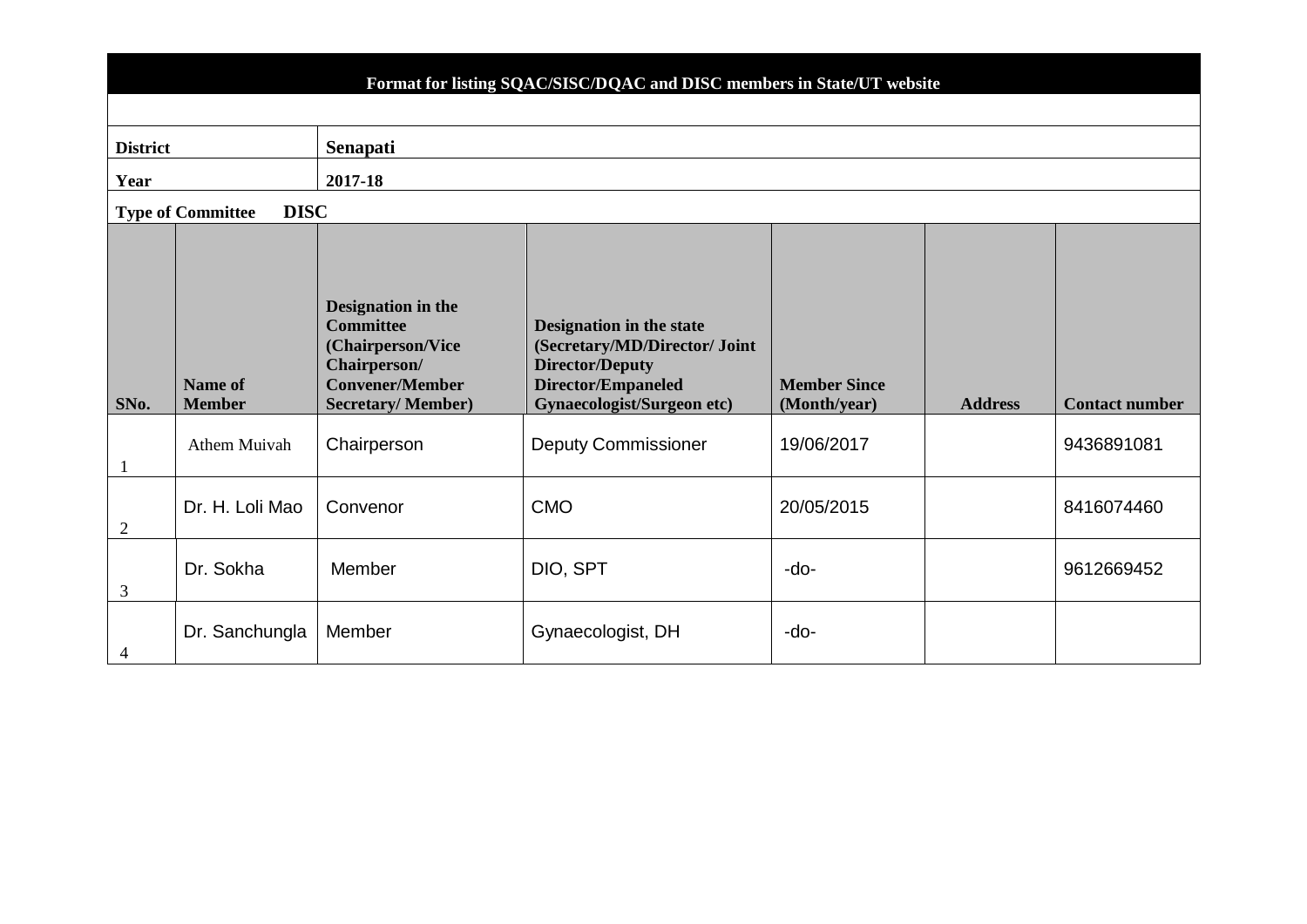| <b>District</b> |                                         | <b>Tamenglong</b>                                                                                                                 |                                                                                                                                                |                                     |                |                       |  |  |  |  |  |  |  |
|-----------------|-----------------------------------------|-----------------------------------------------------------------------------------------------------------------------------------|------------------------------------------------------------------------------------------------------------------------------------------------|-------------------------------------|----------------|-----------------------|--|--|--|--|--|--|--|
| Year            |                                         | 2017-18                                                                                                                           |                                                                                                                                                |                                     |                |                       |  |  |  |  |  |  |  |
|                 | <b>DQAC</b><br><b>Type of Committee</b> |                                                                                                                                   |                                                                                                                                                |                                     |                |                       |  |  |  |  |  |  |  |
| SNo.            | <b>Name of Member</b>                   | Designation in the<br><b>Committee</b><br>(Chairperson/Vice<br>Chairperson/<br><b>Convener/Member</b><br><b>Secretary/Member)</b> | Designation in the state<br>(Secretary/MD/Director/ Joint<br><b>Director/Deputy</b><br>Director/Empaneled<br><b>Gynaecologist/Surgeon etc)</b> | <b>Member Since</b><br>(Month/year) | <b>Address</b> | <b>Contact number</b> |  |  |  |  |  |  |  |
| -1              | Shri Armstrong<br>Pame                  | Chairman                                                                                                                          | <b>Deputy Commissioner</b>                                                                                                                     | $4th$ July 2017                     |                |                       |  |  |  |  |  |  |  |
| $\overline{2}$  | Dr. Chambo<br>Gonmei                    | Convenor                                                                                                                          | <b>CMO</b>                                                                                                                                     | $-do-$                              |                | 8132820883            |  |  |  |  |  |  |  |
| 3               | Dr. Sunil Kamei                         | <b>Member Secretary</b>                                                                                                           | DIO/DFWO                                                                                                                                       | $-do-$                              |                | 8414882929            |  |  |  |  |  |  |  |
| $\overline{4}$  | Dr. Mutum<br>Davison                    | Member                                                                                                                            | <b>Empanelled Gynaecologist</b>                                                                                                                | $-do-$                              |                |                       |  |  |  |  |  |  |  |
| 5               | Dr. Guidiathiu<br>Kahmei                | Member                                                                                                                            | MS, DH                                                                                                                                         | $-do-$                              |                |                       |  |  |  |  |  |  |  |
| 6               | Mr. Julius                              | Member                                                                                                                            | Advocate                                                                                                                                       | $-do-$                              |                |                       |  |  |  |  |  |  |  |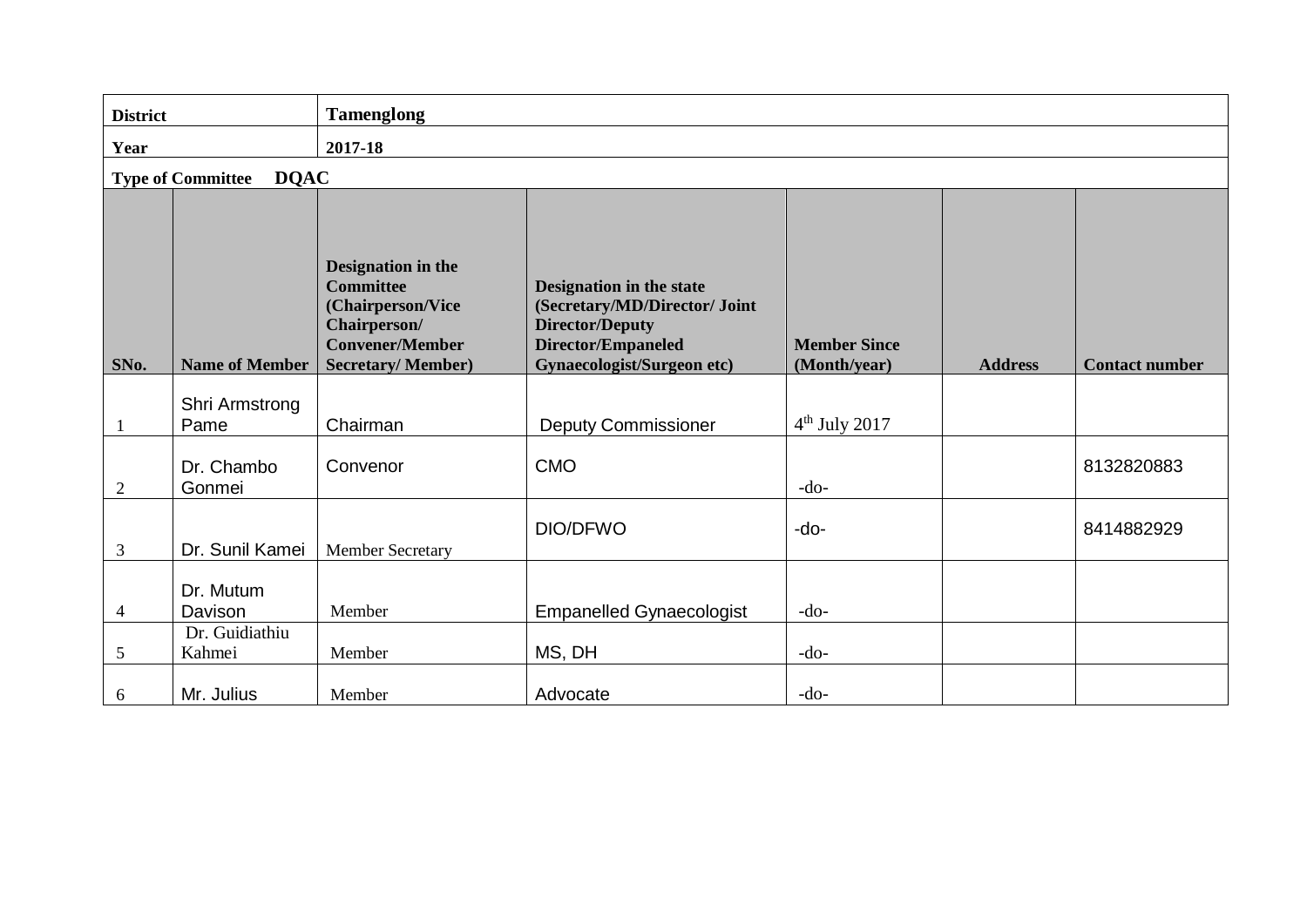| <b>District</b> |                                         | <b>Tamenglong</b>                                                                                                                 |                                                                                                                                                              |                                     |                |                          |
|-----------------|-----------------------------------------|-----------------------------------------------------------------------------------------------------------------------------------|--------------------------------------------------------------------------------------------------------------------------------------------------------------|-------------------------------------|----------------|--------------------------|
| Year            |                                         | 2017-18                                                                                                                           |                                                                                                                                                              |                                     |                |                          |
|                 | <b>DISC</b><br><b>Type of Committee</b> |                                                                                                                                   |                                                                                                                                                              |                                     |                |                          |
| SNo.            | <b>Name of</b><br><b>Member</b>         | Designation in the<br><b>Committee</b><br>(Chairperson/Vice<br>Chairperson/<br><b>Convener/Member</b><br><b>Secretary/Member)</b> | <b>Designation in the state</b><br>(Secretary/MD/Director/<br><b>Joint Director/Deputy</b><br><b>Director/Empaneled</b><br><b>Gynaecologist/Surgeon etc)</b> | <b>Member Since</b><br>(Month/year) | <b>Address</b> | <b>Contact</b><br>number |
|                 | Shri M.<br>Luikham                      | Chairman                                                                                                                          | <b>District Collector</b>                                                                                                                                    | 4th March,<br>2016                  |                |                          |
| $\overline{2}$  | Dr. Chambo<br>Gonmei                    | Convenor                                                                                                                          | <b>CMO</b>                                                                                                                                                   | $-do-$                              |                | 8132820883               |
| 3               | Dr. Sunil<br>Kamei                      | Member                                                                                                                            | DIO/DFWO                                                                                                                                                     | -do-                                |                | 8414882929               |
| 4               | Dr. Mutum<br>Davison                    | Member                                                                                                                            | <b>Empanelled Gynaecologist</b>                                                                                                                              | $-do-$                              |                |                          |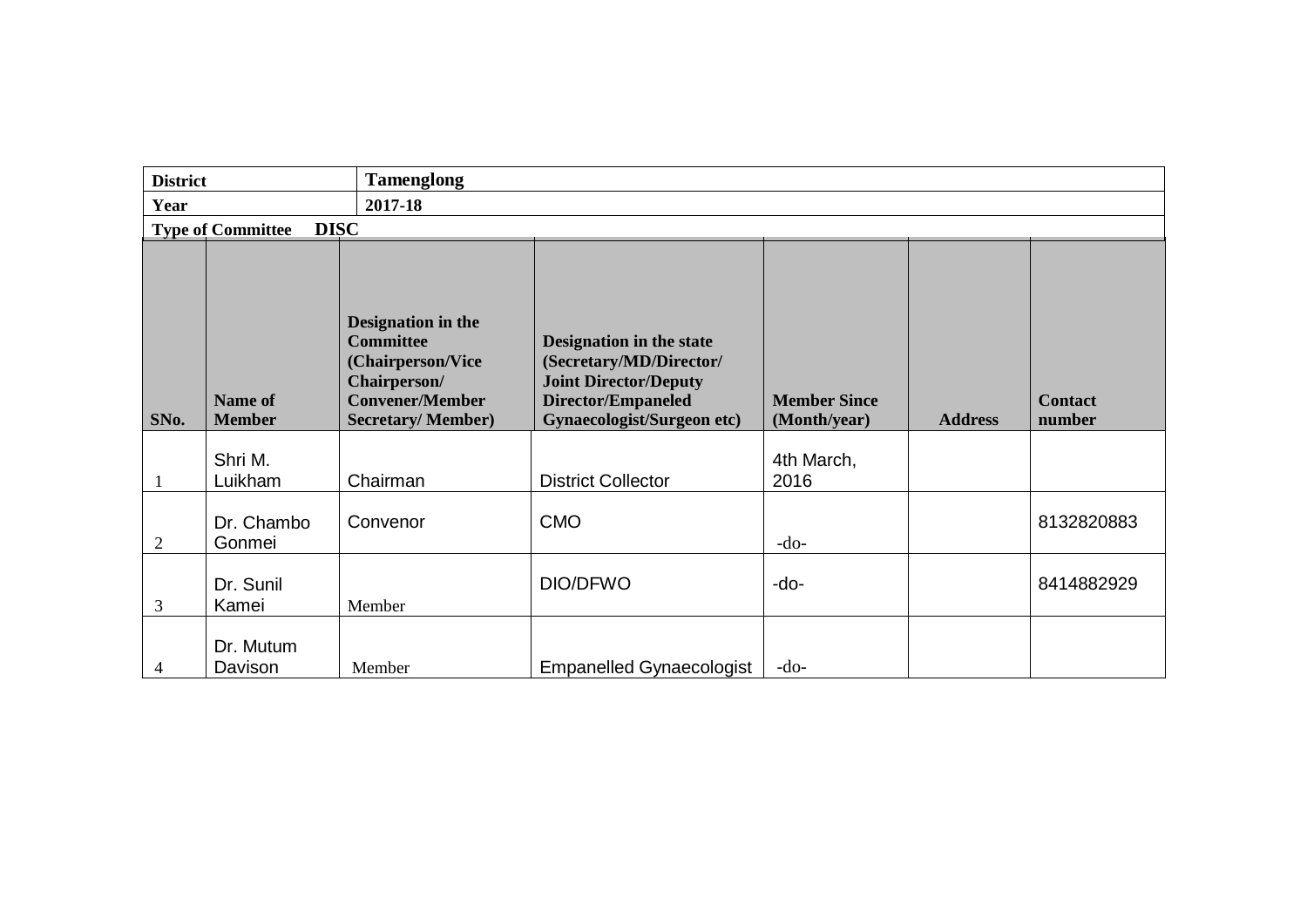| <b>District:</b> |                           | <b>Thoubal</b> |                           |                                  |                      |                          |                       |
|------------------|---------------------------|----------------|---------------------------|----------------------------------|----------------------|--------------------------|-----------------------|
| Year:            |                           | 2017-18        |                           |                                  |                      |                          |                       |
|                  | <b>Type of Committee:</b> | <b>DQAC</b>    |                           |                                  |                      |                          |                       |
| SI.              | Name of member            |                | Designation in the        | <b>Designation in the State</b>  | Member since Address |                          | <b>Contact</b><br>No. |
| No.              |                           |                | <b>Committee</b>          | (Secretary/MD/Director/ Joint    | (Month/Year)         |                          |                       |
|                  |                           |                | (Chairperson/Vice         | Director/Dy. Director/           |                      |                          |                       |
|                  |                           |                | <b>Chairman/Convenor/</b> | <b>Empanelled Gynaecologist/</b> |                      |                          |                       |
|                  |                           |                | <b>Member Secretary)</b>  | Surgeon etc.)                    |                      |                          |                       |
| $\overline{1}$ . | L Nabakishore             |                | Chairman                  | <b>Deputy Commissioner</b>       | 1st June2017         |                          |                       |
|                  |                           |                |                           |                                  |                      |                          |                       |
| 2.               | Dr. Jayanta               |                | Convenor                  | <b>CMO</b>                       |                      | Sagolband Moirang Leirak |                       |
| 3.               | Dr. Akendra               |                | <b>Member Secretary</b>   | <b>DFWO</b>                      | -do-                 | Sagolband                |                       |
| 5 <sup>5</sup>   | Dr. Hemanta               |                | Member                    | MS DH, Thoubal                   |                      |                          |                       |
| 6.               | Dr.Th. Imochoubi          |                | Member                    | Gynaecologist, DH                | -do-                 | Keishampat               |                       |
| 7.               | Dr. H. Subashchandra      |                | Member                    | Anaesthetist, DH                 | -do-                 | Lamphel                  |                       |
|                  | Singh                     |                |                           |                                  |                      | Supermarket              |                       |
| 8.               | Dr. W. Ruhinikumar        |                | Member                    | Paediatrician, CHC Sugnu         | -do-                 |                          |                       |
| 9.               | Dr. K. Jaya Devi          |                | Member                    | Medical Specialist, CHC          | -do-                 |                          |                       |
| 10.              | Dr. Th. Rajen Singh       |                | Member                    | MO i/c, CHC Yairipok             | -do-                 |                          |                       |
| 11.              | Shri P. Indramani Singh   |                | Member                    | Advocate                         | -do-                 |                          |                       |
| 12.              | Dr. N. Nabakishore        |                | Member                    | Medical Professional, IMA        | -do-                 |                          |                       |
| 13               | <b>Basanta</b>            |                | Member                    | <b>DPM</b>                       | -do-                 |                          | 9856434623            |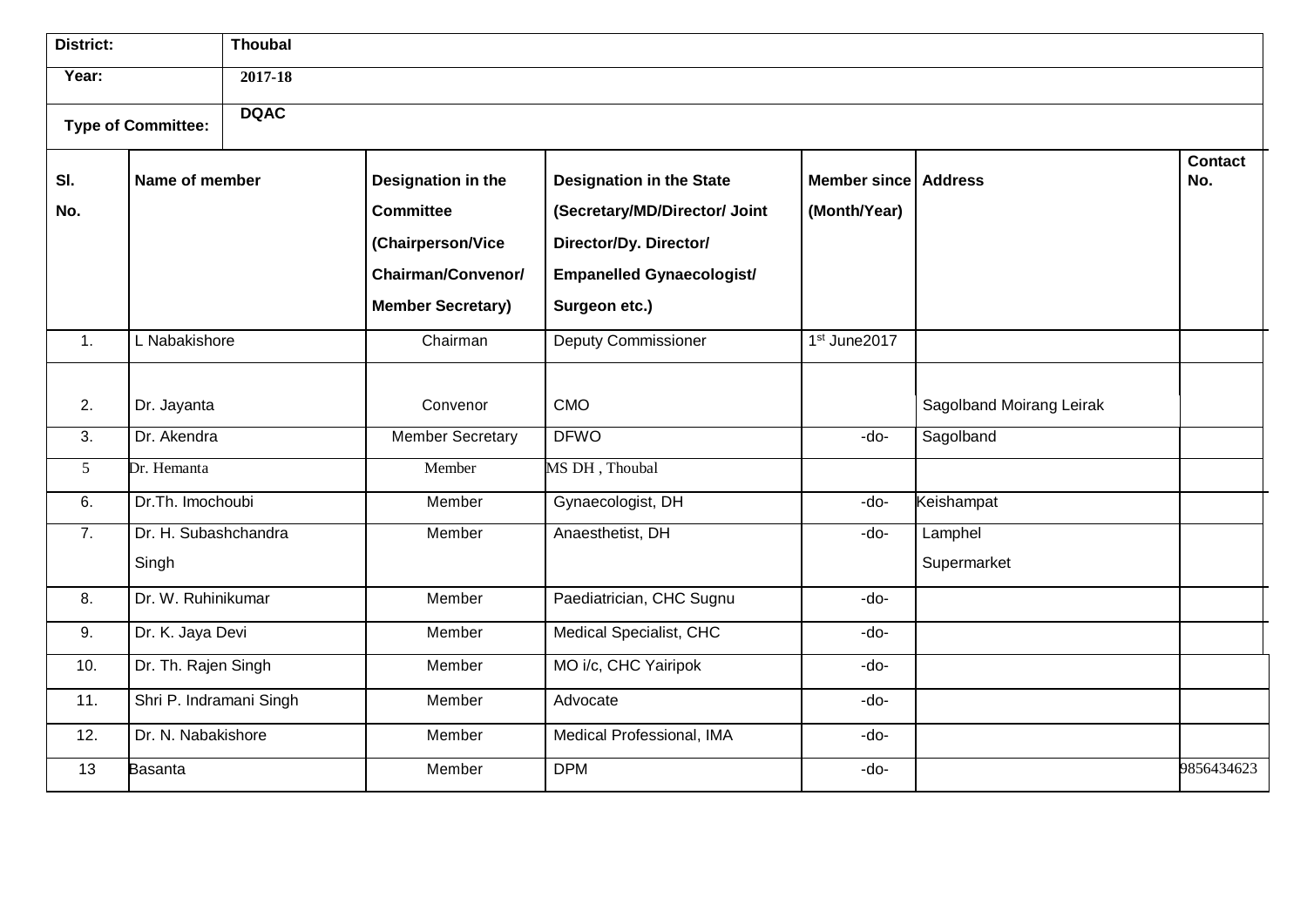| <b>District</b> |                          |                           | <b>Thoubal</b>          |                                  |                          |                   |                    |  |  |  |  |  |  |
|-----------------|--------------------------|---------------------------|-------------------------|----------------------------------|--------------------------|-------------------|--------------------|--|--|--|--|--|--|
| Year            |                          |                           | 2017-18                 |                                  |                          |                   |                    |  |  |  |  |  |  |
|                 | <b>Type of Committee</b> |                           | <b>DISC</b>             |                                  |                          |                   |                    |  |  |  |  |  |  |
| SI.             | Name of member           | Designation in the        |                         | <b>Designation in the State</b>  | <b>Member since</b>      | <b>Address</b>    | <b>Contact No.</b> |  |  |  |  |  |  |
| No.             |                          | <b>Committee</b>          |                         | (Secretary/MD/Director/          | (Month/Year)             |                   |                    |  |  |  |  |  |  |
|                 |                          | (Chairperson/Vice         |                         | Joint Director/Dy. Director/     |                          |                   |                    |  |  |  |  |  |  |
|                 |                          | <b>Chairman/Convenor/</b> |                         | <b>Empanelled Gynaecologist/</b> |                          |                   |                    |  |  |  |  |  |  |
|                 |                          | <b>Member Secretary)</b>  |                         | Surgeon etc.)                    |                          |                   |                    |  |  |  |  |  |  |
| 1.              | L Nabakishore            |                           | Chairman                | <b>Deputy Commissioner</b>       | 1 <sup>st</sup> June2017 |                   |                    |  |  |  |  |  |  |
| 3.              | Dr. Akendra              |                           | <b>Member Secretary</b> | <b>DFWO</b>                      | -do-                     | Sagolband         |                    |  |  |  |  |  |  |
| 4               | Dr. Jayanta Singh        |                           | Convenor                | <b>DFWO</b>                      | -do-                     | Sagolband Moirang | 8974009015         |  |  |  |  |  |  |
|                 |                          |                           |                         |                                  |                          | Leirak            |                    |  |  |  |  |  |  |
| 4.              | Dr.Th. Imochoubi         |                           | Member                  | Gynaecologist, DH                | -do-                     | Keishampat        | 4.                 |  |  |  |  |  |  |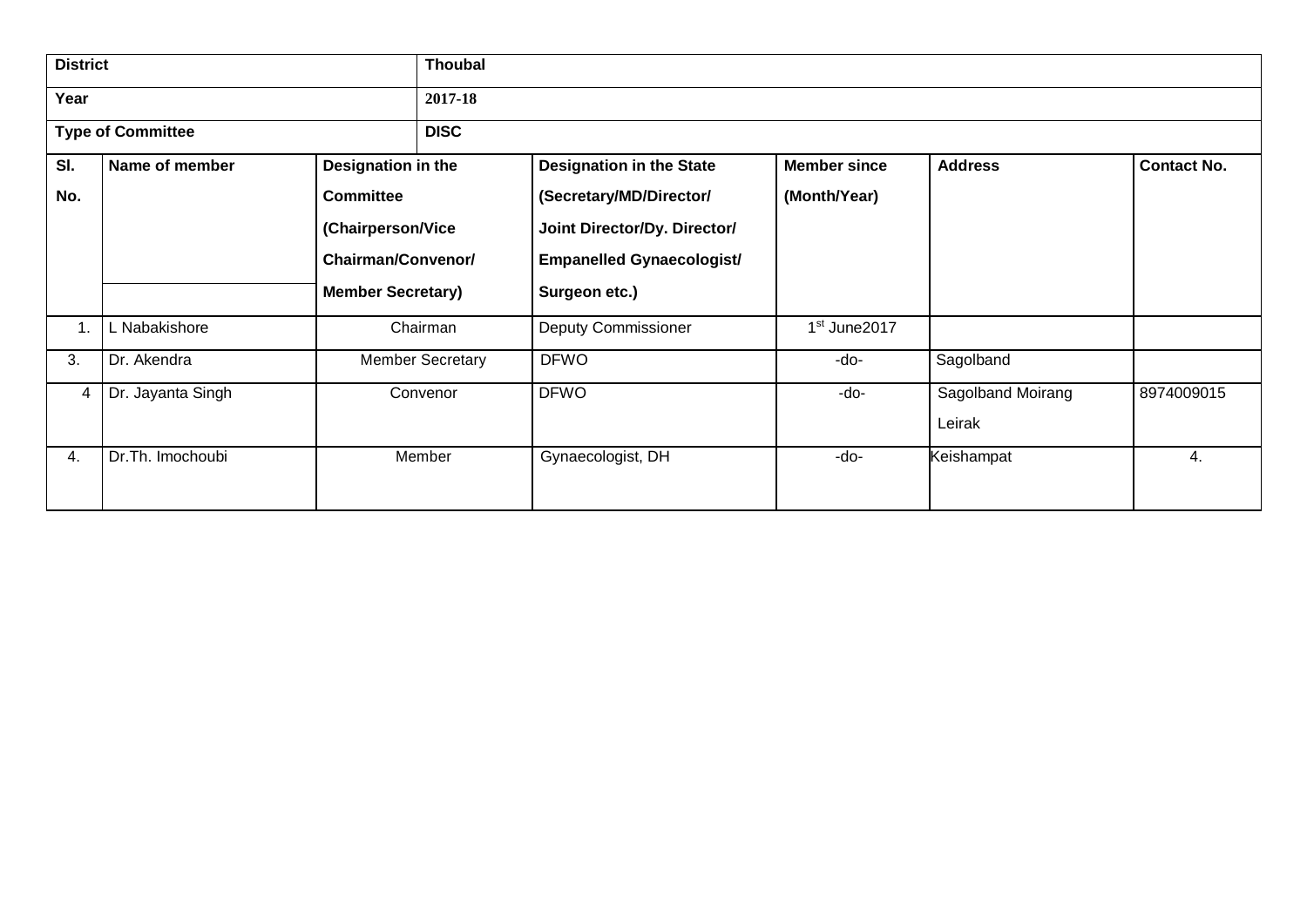|                 |                                 |                                                                                                                                          | Format for listing SQAC/SISC/DQAC and DISC members in State/UT website                                                                                          |                                     |                                        |                          |
|-----------------|---------------------------------|------------------------------------------------------------------------------------------------------------------------------------------|-----------------------------------------------------------------------------------------------------------------------------------------------------------------|-------------------------------------|----------------------------------------|--------------------------|
| <b>District</b> |                                 | <b>Ukhrul</b>                                                                                                                            |                                                                                                                                                                 |                                     |                                        |                          |
| Year            |                                 | 2017-18                                                                                                                                  |                                                                                                                                                                 |                                     |                                        |                          |
|                 | <b>Type of Committee</b>        | <b>DQAC</b>                                                                                                                              |                                                                                                                                                                 |                                     |                                        |                          |
| SNo.            | <b>Name of</b><br><b>Member</b> | Designation in the<br><b>Committee</b><br>(Chairperson/Vice<br><b>Chairperson/</b><br><b>Convener/Member</b><br><b>Secretary/Member)</b> | <b>Designation in the state</b><br>(Secretary/MD/Director/<br><b>Joint Director/Deputy</b><br><b>Director/Empaneled</b><br><b>Gynaecologist/Surgeon</b><br>etc) | <b>Member Since</b><br>(Month/year) | <b>Address</b>                         | <b>Contact</b><br>number |
| $\mathbf{1}$    | Harmeet<br>singh Ahuja          | Chairperson                                                                                                                              | <b>Deputy Commissioner</b>                                                                                                                                      |                                     |                                        |                          |
| $\overline{2}$  | Dr.<br>Mingyola                 | Convenor                                                                                                                                 | CMO/DMD                                                                                                                                                         | 11th March,<br>2016                 | CMO<br>Office,<br><b>Ukhrul</b>        | 9612936766               |
| 3               | Dr. AS<br>Kapangring            | <b>Member Secretary</b>                                                                                                                  | DIO/DFWO                                                                                                                                                        | 11th March,<br>2016                 | CMO<br>Office,<br><b>Ukhrul</b>        | 8414819221               |
| $\overline{4}$  | Dr.<br>Yuithingla               | Member                                                                                                                                   | Medical<br>Superintendent i/c                                                                                                                                   | 3rd October,<br>2016                | <b>CMO</b><br>Office,<br><b>Ukhrul</b> | 9862491850               |
| 5               | Dr.<br>Angamla                  | Member                                                                                                                                   | MS, Leishiphung<br><b>Christian Hospital</b>                                                                                                                    | 11th March,<br>2016                 | LC<br>Hospital,<br><b>Ukhrul</b>       | 9862917355               |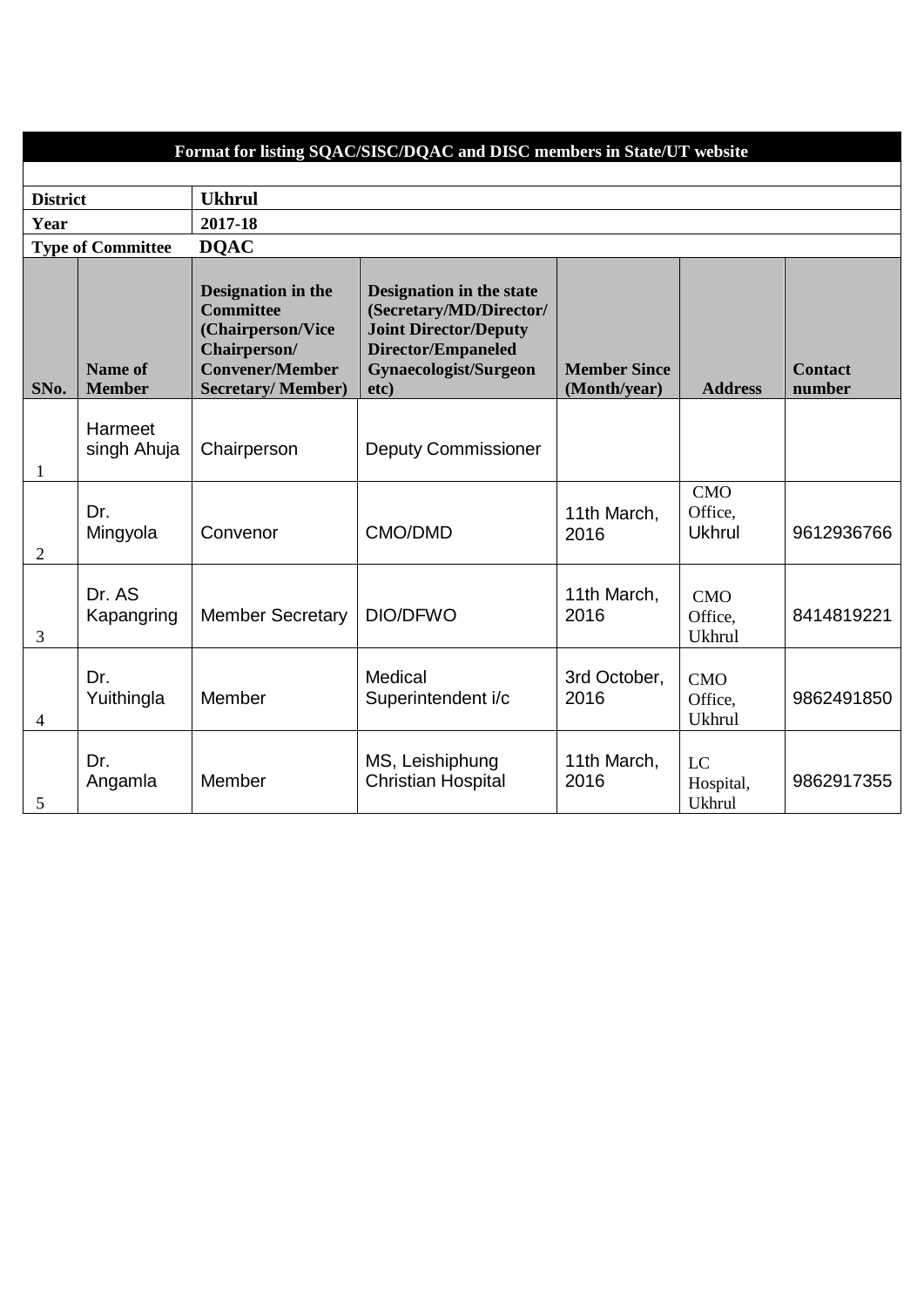| Format for listing SQAC/SISC/DQAC and DISC members in State/UT website |                                 |                                                                                                                                          |                                                                                                                                                   |                                     |                |                          |  |  |  |  |  |  |  |
|------------------------------------------------------------------------|---------------------------------|------------------------------------------------------------------------------------------------------------------------------------------|---------------------------------------------------------------------------------------------------------------------------------------------------|-------------------------------------|----------------|--------------------------|--|--|--|--|--|--|--|
|                                                                        |                                 |                                                                                                                                          |                                                                                                                                                   |                                     |                |                          |  |  |  |  |  |  |  |
| <b>District</b>                                                        |                                 | <b>Ukhrul</b>                                                                                                                            |                                                                                                                                                   |                                     |                |                          |  |  |  |  |  |  |  |
| Year                                                                   |                                 | 2017-18                                                                                                                                  |                                                                                                                                                   |                                     |                |                          |  |  |  |  |  |  |  |
|                                                                        | <b>Type of Committee</b>        | <b>DISC</b>                                                                                                                              |                                                                                                                                                   |                                     |                |                          |  |  |  |  |  |  |  |
| SNo.                                                                   | <b>Name of</b><br><b>Member</b> | <b>Designation in the</b><br><b>Committee</b><br>(Chairperson/Vice<br>Chairperson/<br><b>Convener/Member</b><br><b>Secretary/Member)</b> | Designation in the state<br>(Secretary/MD/Director/<br><b>Joint Director/Deputy</b><br><b>Director/Empaneled</b><br>Gynaecologist/Surgeon<br>etc) | <b>Member Since</b><br>(Month/year) | <b>Address</b> | <b>Contact</b><br>number |  |  |  |  |  |  |  |
| $\mathbf{1}$                                                           | Pradip<br>Chandran              | Chairperson                                                                                                                              | <b>Deputy Commissioner</b>                                                                                                                        | 3rd October,<br>2016                |                | 8731068874               |  |  |  |  |  |  |  |
| $\overline{2}$                                                         | Dr.<br>Mingyola                 | Convenor                                                                                                                                 | CMO/DMD                                                                                                                                           | 11th March,<br>2016                 | <b>Ukhrul</b>  | 9612936766               |  |  |  |  |  |  |  |
| 3                                                                      | Dr. AS<br>Kapangring            | <b>Member Secretary</b>                                                                                                                  | DIO/DFWO                                                                                                                                          | 11th March,<br>2016                 | <b>Ukhrul</b>  | 8414819221               |  |  |  |  |  |  |  |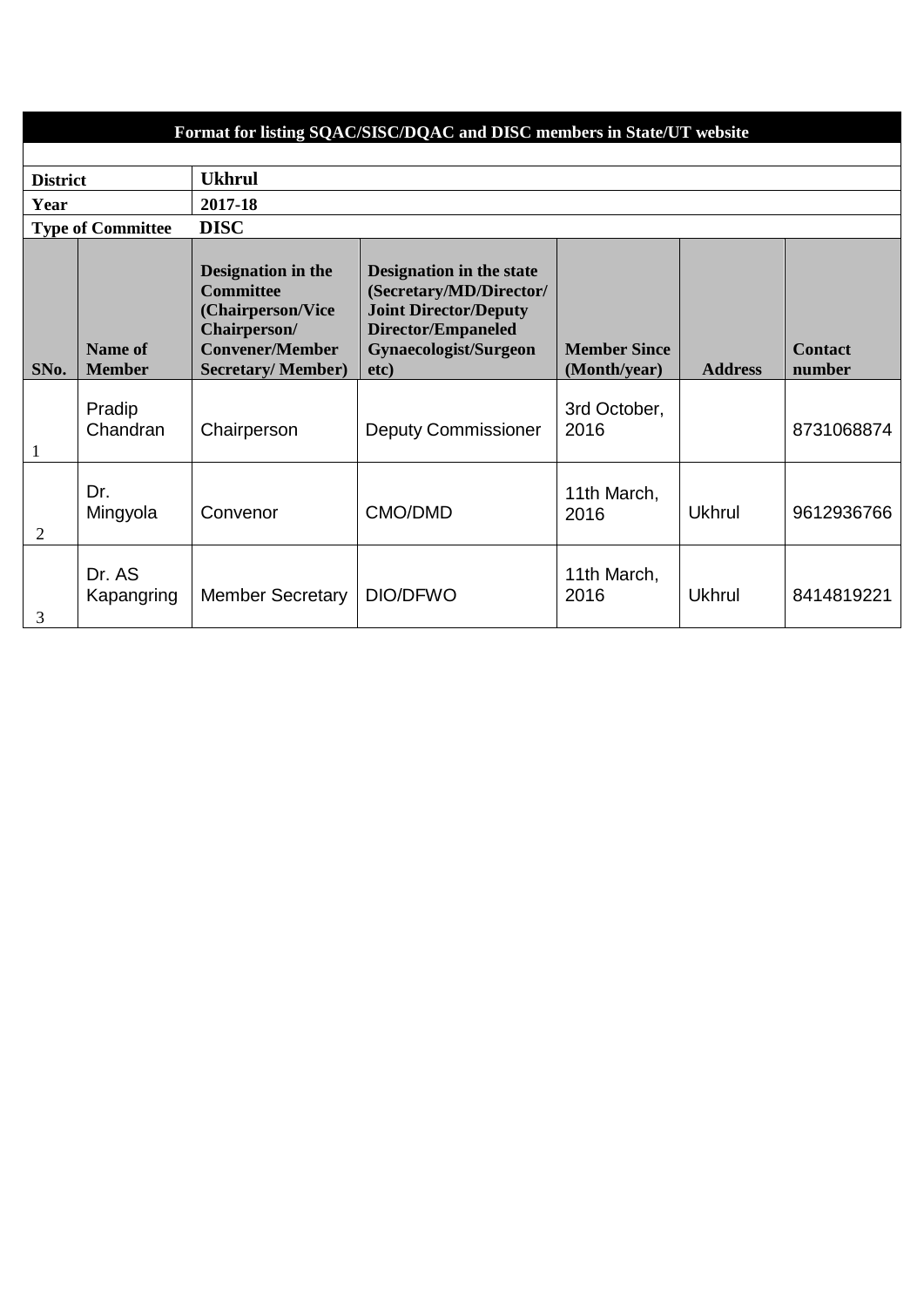# **Annual /Biannual Report Format**

#### **State: MANIPUR**

**Report Type: (Annual /Biannual)**

# **Reporting period: 2017-18**

# **I. Family Planning performance**

| <b>Services</b>                                                                         | Q1  | Q <sub>2</sub>   | Q3 | Q <sub>4</sub> | <b>Total</b> |
|-----------------------------------------------------------------------------------------|-----|------------------|----|----------------|--------------|
| <b>Interval Minilap</b>                                                                 | 10  | 16               |    |                | 26           |
| Laparoscopy                                                                             | 41  | 66               |    | -              | 107          |
| <b>PPS</b>                                                                              | 10  | $\boldsymbol{0}$ |    |                | 10           |
| <b>Female Sterilization</b>                                                             | 61  | 82               |    |                | 143          |
| <b>Male sterilization</b>                                                               | 3   | 21               |    |                | 24           |
| <b>IUCD</b>                                                                             | 841 | 958              |    |                | 1799         |
| <b>PPIUCD</b>                                                                           | 170 | 218              |    | -              | 388          |
| <b>PPIUCD</b> Acceptance<br>(Out of total public<br>health institutional<br>deliveries) |     |                  |    |                |              |

#### **ASHA Scheme Performance:**

| <b>Services</b>    | Q1           | Q <sub>2</sub>                   | Q3             | Q <sub>4</sub> | <b>Total</b>   |
|--------------------|--------------|----------------------------------|----------------|----------------|----------------|
|                    |              |                                  |                |                |                |
| <b>HDC</b>         | 38375 / 8233 | 41905 / 13686 /                  | $\blacksquare$ |                | 80,280 / 21919 |
| (percentage        | /1404        | 1736                             |                |                | /3140          |
| distribution       |              |                                  |                |                |                |
| of condoms,        |              |                                  |                |                |                |
| <b>OCP</b> and     |              |                                  |                |                |                |
| ECP)               |              |                                  |                |                |                |
|                    |              |                                  |                |                |                |
| <b>ESB</b>         |              | Not functional in some districts |                |                |                |
| <b>Schemes</b> (To |              |                                  |                |                |                |
| be filled by       |              |                                  |                |                |                |
| states where       |              |                                  |                |                |                |
| scheme is          |              |                                  |                |                |                |
| implemented)       |              |                                  |                |                |                |
|                    |              |                                  |                |                |                |
| <b>PTK</b>         | 2642         | 1736                             |                |                | 4378           |
| <b>Utilization</b> |              |                                  |                |                |                |
|                    |              |                                  |                |                |                |
|                    |              |                                  |                |                |                |
|                    |              |                                  |                |                |                |
|                    |              |                                  |                |                |                |